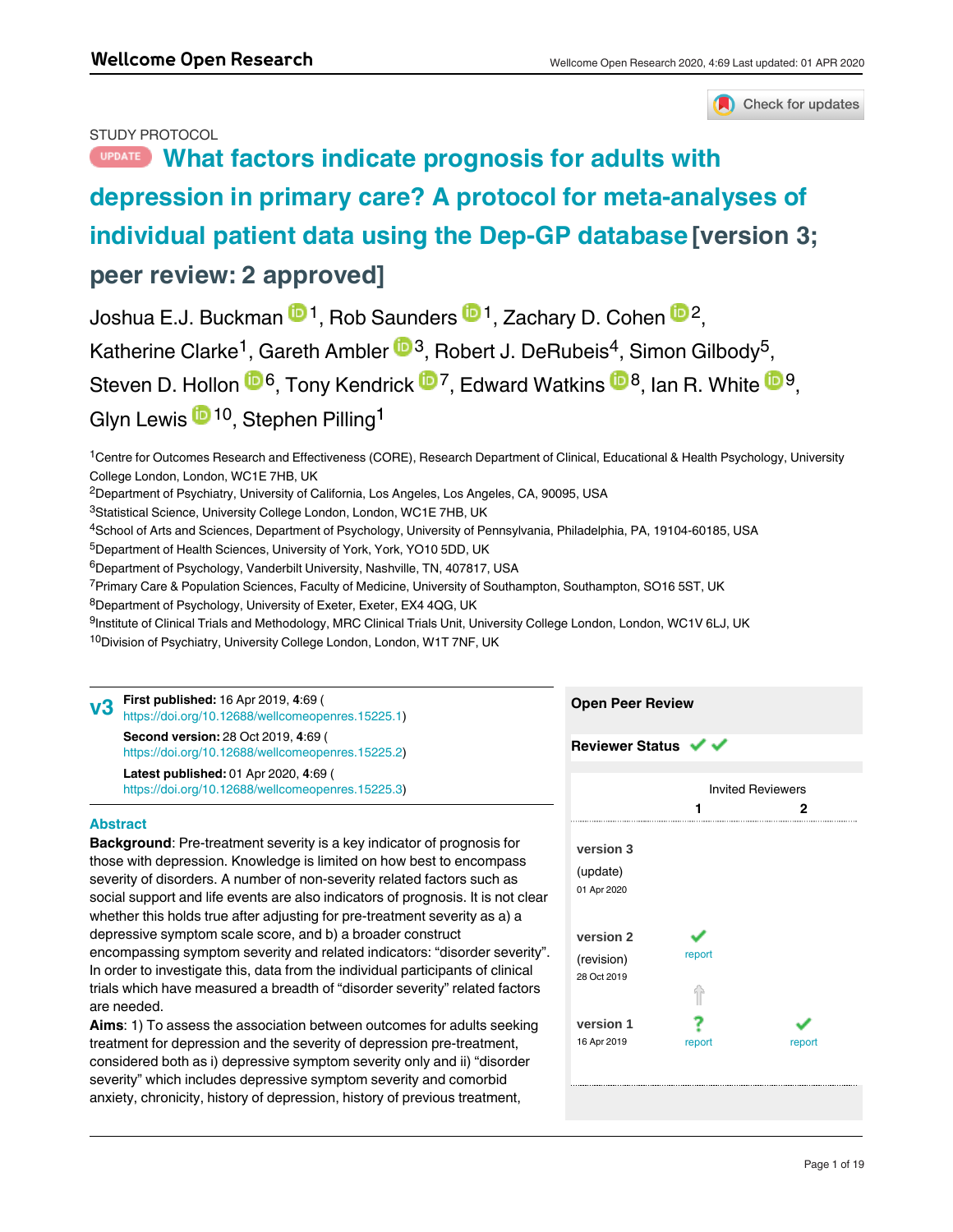functional impairment and health-related quality of life.

2) To determine whether i) social support, ii) life events, iii) alcohol misuse, and iv) demographic factors (sex, age, ethnicity, marital status, employment status, level of educational attainment, and financial wellbeing) are prognostic indicators of outcomes, independent of baseline "disorder severity" and the type of treatment received.

**Methods**: Databases were searched for randomised clinical trials (RCTs) that recruited adults seeking treatment for depression from their general practitioners and used the same diagnostic and screening instrument to measure severity at baseline – the Revised Clinical Interview Schedule; outcome measures could differ between studies. Chief investigators of all studies meeting inclusion criteria were contacted and individual patient data (IPD) were requested.

**Conclusions**: In total 15 RCTs met inclusion criteria. The Dep-GP database will include the 6271 participants from the 13 studies that provided IPD. This protocol outlines how these data will be analysed. **Registration**: PROSPERO [CRD42019129512](https://protect-eu.mimecast.com/s/CHQTCk9wuwQ5Eu2T6Af) (01/04/2019)

#### **Keywords**

Depression, Prognosis, Primary Health Care, Meta-analysis, Individual Patient Data, Systematic Review, Protocol

- 1 **Julieta Galante UP**, University of Cambridge, Cambridge, UK
- 2 **Brian Schwartz UD**, Trier University, Trier, **Germany** 
	- Wolfgang Lutz<sup>1D</sup>, Trier University, Trier, Germany

Any reports and responses or comments on the article can be found at the end of the article.

#### **Corresponding author:** Joshua E.J. Buckman (joshua.buckman@ucl.ac.uk)

**Author roles: Buckman JEJ**: Conceptualization, Data Curation, Formal Analysis, Funding Acquisition, Investigation, Methodology, Project Administration, Resources, Software, Validation, Visualization, Writing – Original Draft Preparation, Writing – Review & Editing; **Saunders R**: Conceptualization, Formal Analysis, Investigation, Methodology, Software, Validation, Writing – Original Draft Preparation, Writing – Review & Editing; **Cohen ZD**: Conceptualization, Data Curation, Methodology, Writing – Review & Editing; **Clarke K**: Data Curation, Methodology, Project Administration, Writing – Original Draft Preparation, Writing – Review & Editing; **Ambler G**: Conceptualization, Funding Acquisition, Methodology, Resources, Software, Supervision, Validation, Writing – Review & Editing; **DeRubeis RJ**: Conceptualization, Funding Acquisition, Supervision, Writing – Review & Editing; **Gilbody S**: Conceptualization, Data Curation, Funding Acquisition, Supervision, Writing – Review & Editing; **Hollon SD** : Conceptualization, Funding Acquisition, Methodology, Supervision, Writing – Review & Editing; **Kendrick T**: Conceptualization, Data Curation, Funding Acquisition, Supervision, Validation, Writing – Review & Editing; **Watkins E**: Conceptualization, Funding Acquisition, Supervision, Writing – Review & Editing; **White IR**: Methodology, Resources, Software, Supervision, Validation, Visualization, Writing – Original Draft Preparation, Writing – Review & Editing; **Lewis G**: Conceptualization, Data Curation, Funding Acquisition, Methodology, Supervision, Validation, Writing – Original Draft Preparation, Writing – Review & Editing; **Pilling S**: Conceptualization, Funding Acquisition, Methodology, Supervision, Validation, Writing – Original Draft Preparation, Writing – Review & Editing

**Competing interests:** No competing interests were disclosed.

**Grant information:** This work was supported by the Wellcome Trust through a Clinical Research Fellowship to JEJB [201292]. SP, KC and RS were all funded by University College London through the Research Department of Clinical, Educational and Health Psychology and respectively funded by the Higher Education Funding Council for England, NIHR, and the Royal College of Psychiatrists. SP and GL, and GA were supported by the National Institute for Health Research University College London Hospitals Biomedical Research Centre. ZC was supported by MQ Foundation [MQDS16/72]. RJDeR was on the faculty in the Department of Psychology at the University of Pennsylvania. SH was on the faculty in the Department of Psychology at Vanderbilt University in Nashville Tennessee USA. IW was supported by the Medical Research Council Programme [MC\_UU\_12023/21]. TK was funded through the University of Southampton by the Higher Education Funding Council for England. EW was funded through the University of Exeter by the Higher Education Funding Council for England. SG was funded by grants from the National Institute for Health Research.

*The funders had no role in study design, data collection and analysis, decision to publish, or preparation of the manuscript.*

**Copyright:** © 2020 Buckman JEJ *et al*. This is an open access article distributed under the terms of the [Creative Commons Attribution License,](http://creativecommons.org/licenses/by/4.0/) which permits unrestricted use, distribution, and reproduction in any medium, provided the original work is properly cited.

**How to cite this article:** Buckman JEJ, Saunders R, Cohen ZD *et al.* **What factors indicate prognosis for adults with depression in primary care? A protocol for meta-analyses of individual patient data using the Dep-GP database [version 3; peer review: 2 approved]** Wellcome Open Research 2020, **4**:69 (<https://doi.org/10.12688/wellcomeopenres.15225.3>)

**First published:** 16 Apr 2019, **4**:69 ([https://doi.org/10.12688/wellcomeopenres.15225.1\)](https://doi.org/10.12688/wellcomeopenres.15225.1)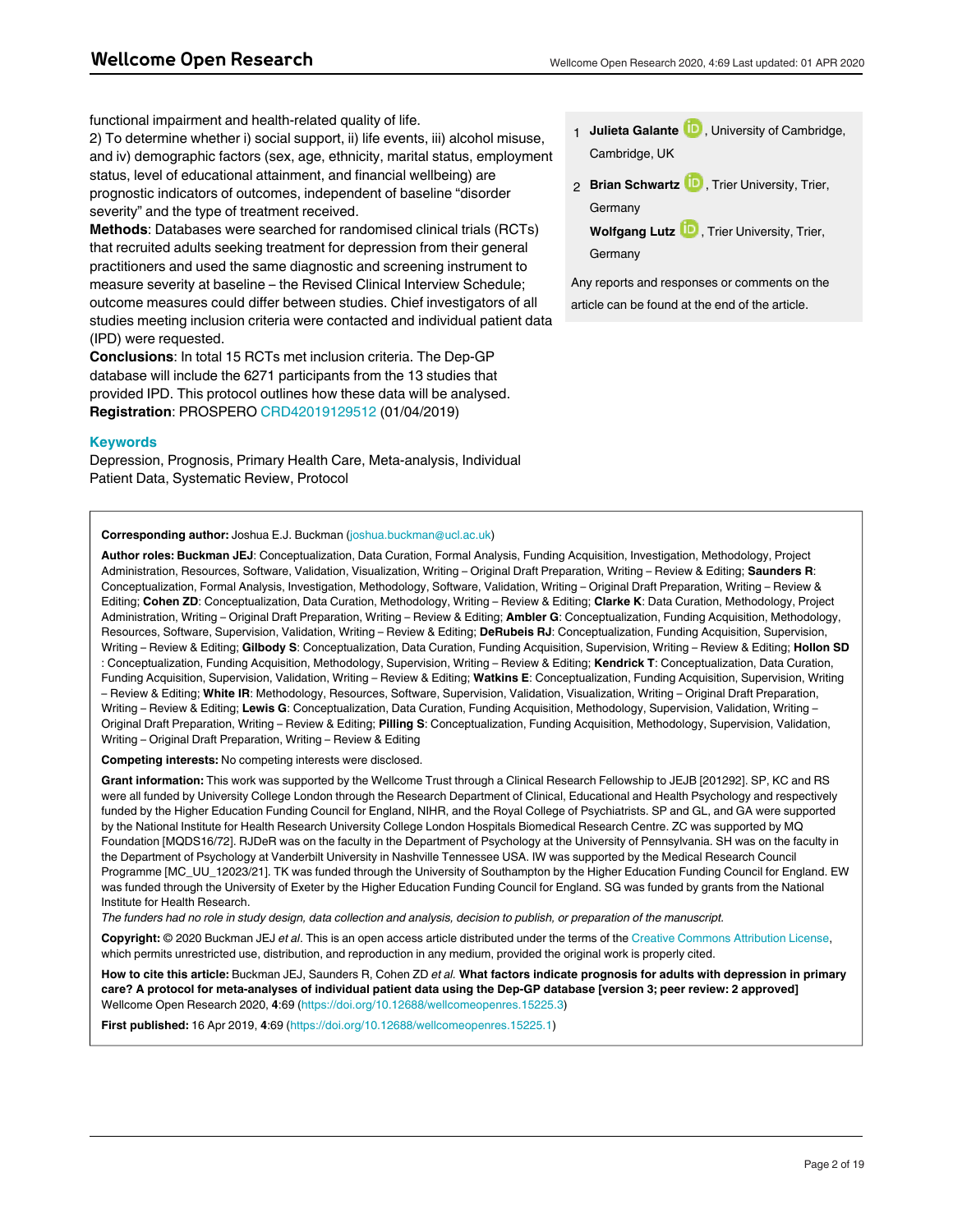#### **Amendments from Version 2** *UPDATE*

We have changed the parameters for our considerations of between study heterogeneity in our meta-analyses, in order to make them more stringent. This has resulted in a change from conducting sensitivity analyses if "heterogeneity between the studies is considered problematic e.g. with  $I^2$  above 80% or where the effect in one study appears to be considerably different from that of all other studies after inspecting the forest plot", to instead conducting sensitivity analyses if "heterogeneity between the studies were considerable based on guidance from the Cochrane Collaboration e.g. with I<sup>2</sup> above 75% or where the effect in one study appears to be considerably different from that of all other studies after inspecting the forest plot [\(Higgins](#page-11-0) *et al*[., 2003](#page-11-0)), sensitivity analyses will be performed removing studies contributing most to the heterogeneity from the metaanalyses to consider their impact on the summary statistics. If the same variables were found to have considerable amounts of heterogeneity when analysed in each of the four models above, sensitivity analyses would be conducted for the model controlling for the most other variables, e.g. symptom severity and covariates (model 3) only. In addition, for variables in the final model(s), sensitivity analyses were similarly planned where the threshold for substantial heterogeneity was met (<sup>2</sup> above 50%) [\(Higgins](#page-11-0) *et al.*, [2003\)](#page-11-0)."

**Any further responses from the reviewers can be found at the end of the article**

#### **Introduction**

One in 20 adults across the globe will experience an episode of major depression every year ([Thornicroft](#page-12-0) *et al*., 2017), most of whom will not receive any treatment [\(Olfson](#page-12-0) *et al*., 2016; [Thornicroft](#page-12-0) *et al*., 2017). For those that do get treatment the majority will either not reach remission or it will take a number of trials of different treatments before they do [\(Kessler, 2018](#page-11-0); Rush *et al*[., 2006](#page-12-0)). Not reaching full remission is one of the strongest predictors of relapse and recurrence ([Buckman](#page-11-0) *et al*., [2018\)](#page-11-0). There is a lack of knowledge of prognosis independent of treatment and within different types of treatment, and therefore a lack of evidence with which to make informed choices of whether any active treatment should be trialled, or which type of treatment to trial at any given point, for any given individual (e.g. [Cohen & DeRubeis, 2018\)](#page-11-0).

In order to reduce the burden of depression it is imperative that we understand more about the response to treatments, and their limits, to better consider the risk for poor prognostic outcomes. One major focus has been on the effect of baseline severity on outcomes. That severity is related to outcome holds with the 'common-sense' view of most illnesses, depression included, but as recommended by Leucht and colleagues ([Leucht](#page-11-0) *et al*., [2015\)](#page-11-0) the consideration of prognosis needs to account for more than just the number or intensity of depressive symptoms. Studies considering the role of pre-treatment depressive severity have typically been limited to group level analyses (e.g. [Kirsch](#page-11-0)  *et al*[., 2008](#page-11-0)) so have been unable to consider severity beyond a score on a depressive symptom measure. In so doing, these studies have been unable to account for the seriousness of the presentation of depression (e.g. Leucht *et al*[., 2012](#page-11-0))). Such studies and others that have utilised individual patient data have also typically been limited to a narrow band of treatment types (e.g. [Fournier](#page-11-0) *et al*., 2010) and to studies with small sample

sizes (e.g. Cohen *et al*[., 2019\)](#page-11-0), limiting their generalizability ([Rothwell, 2005](#page-12-0)).

Several factors which may be considered in conjunction with depressive symptom scale scores as part of "disorder severity", and could potentially act through the same mechanisms on outcome (e.g. [Fried & Nesse, 2014](#page-11-0)), have also been found to be important in prognostic models. For example: factors related to past experiences of depression, duration or chronicity [\(Fournier](#page-11-0) *et al*., 2009), a history of depression (e.g. [Chekroud](#page-11-0) *et al*., 2016), and a history of previous treatments for depression (e.g. [DeRubeis](#page-11-0) *et al*., 2014); and functional impairment (e.g. [Delgadillo](#page-11-0) *et al*., 2016; [Saunders](#page-12-0) *et al*., 2016) are all indicators of prognosis.

There is a lack of agreement on the prognostic role of anxiety symptoms and of comorbid anxiety disorders for those with depression despite agreement that symptoms of anxiety are common among those with depression either as part of their depressive episode or another comorbid disorder (e.g. [Kessler](#page-11-0)  *et al*[., 2005;](#page-11-0) [Sartorius](#page-12-0) *et al*., 1996). Somatic anxiety and avoidance related symptoms of agoraphobia [\(Chekroud](#page-11-0) *et al*., [2016\)](#page-11-0) have been found to be prognostic for those treated with antidepressant medications (ADM) but not in those treated with psychological therapies (e.g. Lutz *et al*[., 2006\)](#page-11-0). Symptoms of generalised anxiety disorder and phobias have also been found to be predictive of outcomes in some clinical cohorts ([Saunders](#page-12-0)  *et al*[., 2019](#page-12-0); [Saunders](#page-12-0) *et al*., 2016); but not in others ([Delgadillo](#page-11-0)  *et al*[., 2016](#page-11-0)). Given the high rates of comorbidity and the co-occurrence of depressive and anxious symptoms even at sub-clinical levels, it would be useful to know whether the prognostic effects of anxiety symptoms and disorders (collectively or individually) operate independently from depressive symptom severity, "disorder severity", and independent of the type of treatment given, if any. One potential explanation for the somewhat contradictory findings on the role of anxiety symptoms and disorders on the prognosis of patients with depression is that many studies have used different scales to measure the same and indeed different anxiety conditions. Consistency in the measurement of such factors might allow for a more definitive investigation of the prognostic role of such symptoms and disorders.

There is similar disagreement regarding alcohol misuse as an indicator of prognosis, it is also highly comorbid with depression but has been less well studied (e.g. [Weaver](#page-12-0) *et al*., 2003). Some studies have suggested that alcohol misuse (excluding alcohol dependence) is a prognostic indicator of treatment outcomes for those with depression ([Clarkson](#page-11-0) *et al*., 2016), but others have suggested that it is unrelated to treatment outcomes ([Boschloo](#page-11-0)  *et al*[., 2012](#page-11-0)) and instead is predictive only of dropping out of treatment ([Buckman](#page-11-0) *et al*., 2018). There are several other factors that may be related to depression treatment outcomes but again, the effects have been less well studied. These include health-rated quality of life (e.g. [Huibers](#page-11-0) *et al*., 2014), social support (e.g. [Hallgren](#page-11-0) *et al*., 2017) and life events recent to the present episode (e.g. [DeRubeis](#page-11-0) *et al*., 2014; [Fournier](#page-11-0)  *et al*[., 2009\)](#page-11-0). This leaves the question then of whether or not these factors are indicative of prognosis independent of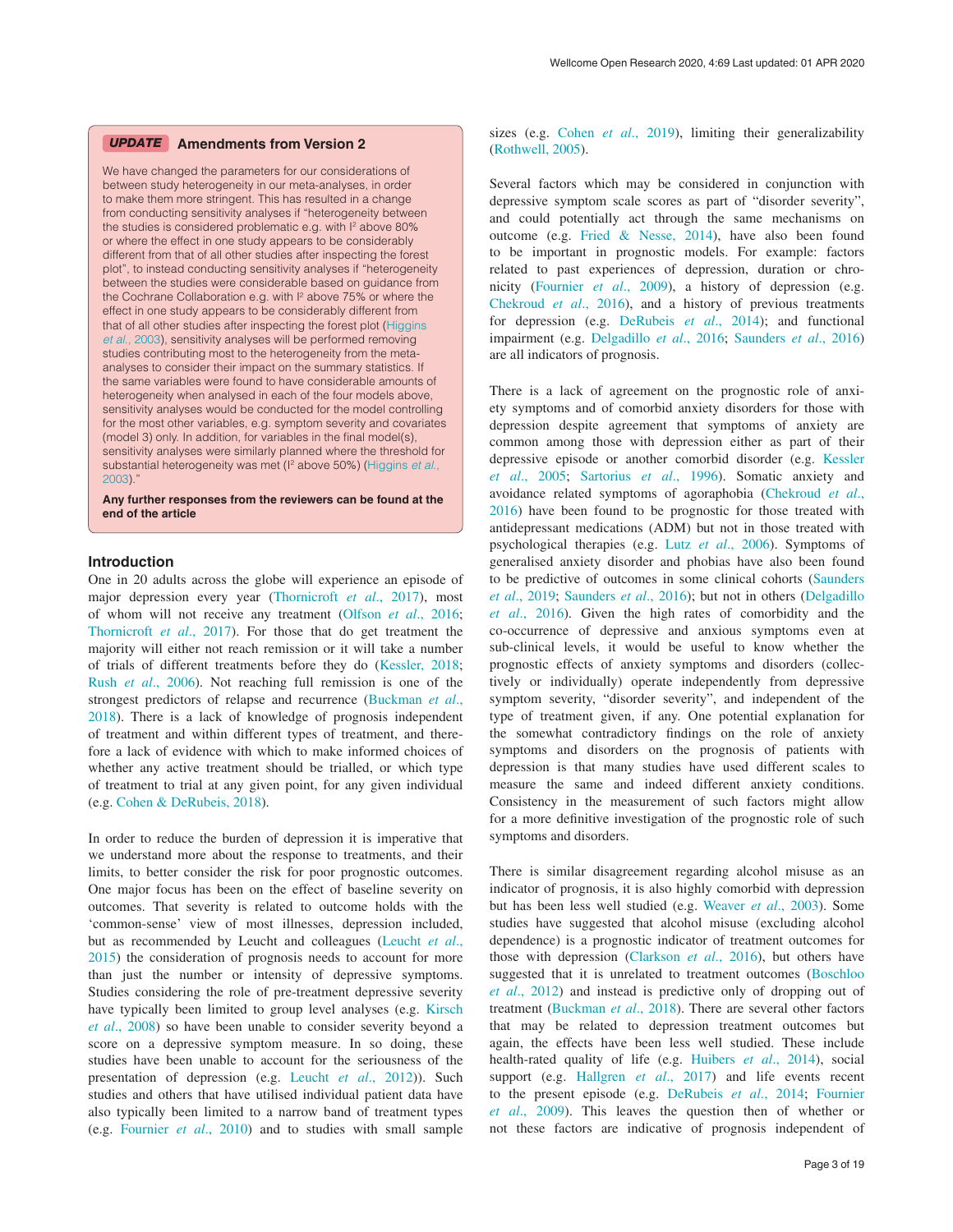baseline severity (whether this encompasses only depressive symptoms ("symptom severity") or the wider construct of "disorder severity" including other factors noted above), and independently of treatment. In addition, a number of demographic factors have been found to be important in predictive models of depression outcomes alongside symptom severity, including: age (e.g. [Delgadillo](#page-11-0) *et al*., 2016; [Fournier](#page-11-0) *et al*., 2009); gender ([Saunders](#page-12-0) *et al*., 2016); ethnicity (e.g. [Chekroud](#page-11-0) *et al*., 2016; [Saunders](#page-12-0) *et al*., 2016); marital status (e.g. [Fournier](#page-11-0) *et al*., [2009\)](#page-11-0); employment status (e.g. [Chekroud](#page-11-0) *et al*., 2016; [Fournier](#page-11-0)  *et al*[., 2009\)](#page-11-0); level of educational attainment (e.g. [Chekroud](#page-11-0)  *et al*[., 2016](#page-11-0)); and markers of socio-economic status or financial stability/security (e.g. [Saunders](#page-12-0) *et al*., 2016). However, whether these factors are indicators of prognosis independent of severity (either as just depressive symptoms or the wider construct encompassing more than just depressive symptoms) remains to be seen. Here, we use the phrase independent of treatment to highlight that we wish to investigate factors that affect outcome regardless of any treatments rather than trying to identify factors that help predict response to a given type of treatment or those that predict differential response to two or more treatments.

Over the last three years a number of authors of the current article have worked to collect individual participant data (IPD) from randomised clinical trials (RCTs) of any treatment for depression, recruited from primary care services/general practice, that used the same clinical interview schedule (the CIS-R) to measure "disorder severity" factors, determine diagnoses, and capture symptoms across a range of depressive and anxious disorders. This article explains how that IPD dataset was formed and describes a protocol for a series of analyses of it.

#### **Aims and objectives**

- 1) To determine whether certain "disorder severity" factors are indicators of prognosis, independent of treatment, and independent of baseline depression symptom scale scores. These are i) chronicity of depression at baseline; ii) a history of depression; iii) a history of any previous treatment for depression; iv) a history of ADM treatment; v) anxiety symptom severity; vi) presence of and number of comorbid anxiety disorders; vii) duration of anxiety problems; viii) functional impairment; and ix) health-related quality of life.
- 2) To determine whether or not the following are indicators of prognosis independent of severity of depression as measured in both ways outlined in 1 above - symptom severity, and "disorder severity":
	- i) social support
	- ii) the occurrence of recent stressful life events
	- iii) alcohol misuse
	- iv) demographic factors (age, gender, ethnicity, employment status, marital status, highest level of educational attainment, and financial wellbeing including housing status)

#### **Methods**

#### Identification and selection of studies

Studies were identified using a combination of keyword and subject heading searches on the bibliographic databases below, hand-searching through the references of studies identified in the searches, and by contacting experts for unpublished or missed studies. Searches were run in several stages, firstly to scope the literature in November 2015 and in order to refine inclusion and exclusion criteria, again in April 2016 to identify studies and begin the process of data collection, then finally in March 2019 to ensure no studies published more recently were missed. The final searches were run on the Cochrane CENTRAL Trial Register (searched on 20<sup>th</sup> March 2019), Embase 1947 to 2019 Week 12, International Pharmaceutical Abstracts 1970 to March 2019, Ovid MEDLINE 1946 to March Week 3 2019, and PsycINFO 1806 to March Week 3 2019. Search terms included variations of phrases such as "depression" or "major depression", "RCT" or "Randomised Controlled Trial" or "Clinical Trial", and "CIS-R" or "Clinical Interview Schedule". Full details of the searches are provided as Extended data [\(Buckman, 2019](#page-11-0)).

A single reviewer (JB) screened titles and abstracts of potentially eligible studies returned by the searches, those that were potentially relevant to the review were then read in full and judged against inclusion/exclusion criteria. Uncertainties in inclusion/exclusion were discussed with two other reviewers (GL and SP). Relevant studies were then read in full by all three reviewers before reaching consensus.

#### Inclusion & exclusion criteria

Inclusion and exclusion criteria were refined over the stages of running scoping searches for this work. After this refining process, studies were included if they were randomised clinical trials (RCTs) of adults (aged 16 or over), had at least one active treatment arm, and used the CIS-R at baseline to measure symptoms of anxiety and depression and to determine diagnoses. The study samples had to have unipolar depression, depressive symptoms significant enough to lead them to seek treatment from their GP, or a CIS-R (Lewis *et al*[., 1992\)](#page-11-0) score of ≥12; recruited from primary care centres. While all studies had to use the CIS-R at baseline, outcome measures could differ between studies.

Studies were excluded if they did not meet the above criteria and if they: included patients with depression as a secondary diagnosis in studies of adults with personality disorders, psychotic conditions, or neurological conditions; were studies of adults with bi-polar or psychotic depressions; were studies of children or adolescents; were feasibility studies only; or did not recruit participants from General Practices or in primary care.

#### Measures

The relevant measures included in the identified studies are:

The CIS-R (Lewis *et al*[., 1992](#page-11-0)): consists of 14 symptom subsections scored 0–4 covering core features of depression, depressive thoughts (scored 0–5), fatigue, concentration/forgetfulness, and sleep, generalized anxiety, worry, irritability, obsessions,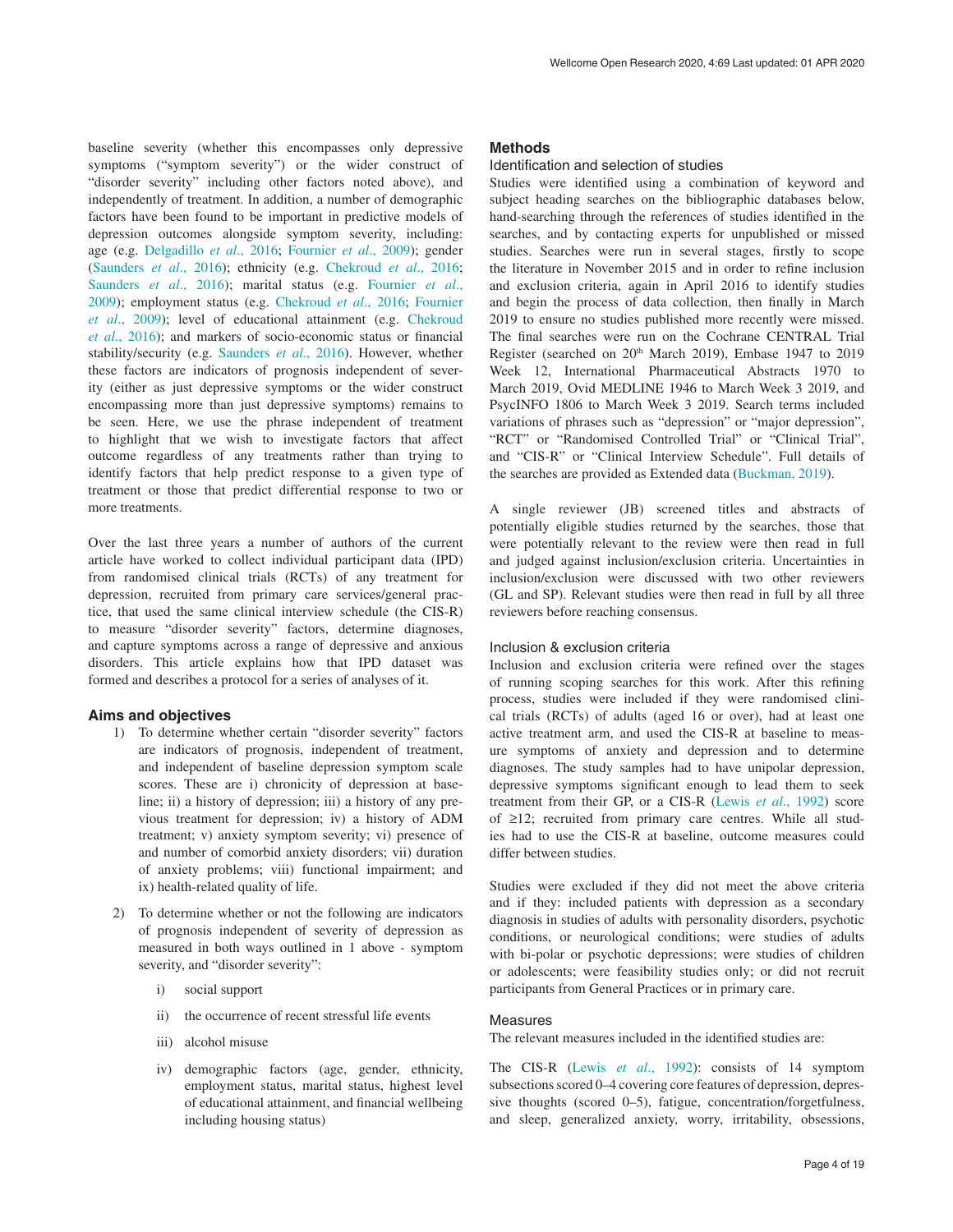compulsions, health anxiety/somatic concerns, phobic anxiety (split into agoraphobia, social phobia, and specific phobia), and panic. A final section measures general health, impairment and weight change. The total score ranges from 0–57 with a cut-off of ≥12 used to indicate likely common mental disorder, primary and secondary diagnoses using ICD-10 criteria are given as are binary indictors of diagnosis for all the disorders assessed.

Beck Depression Inventory (BDI-II: Beck *et al*[., 1996\)](#page-11-0)): used to measure depressive symptoms, each item is scored 0–3 with a maximum score obtainable of 63. A cut-off of ≥10 is used indicate significant symptoms of depression.

Patient Health Questionnaire (PHQ-9: [Kroenke](#page-11-0) *et al*., 2001) is a 9-item depression screening measure. Items are scored 0–3, a cut-off of ≥10 is used to indicate "caseness" for depression.

Hospital Anxiety and Depression Scale (HADS: [Zigmond &](#page-12-0)  [Snaith, 1983](#page-12-0)): measures symptoms on two subscales, depression and anxiety. The cut-off for caseness on the depression subscale is ≥8.

General Health Questionnaire (12-item version) (GHQ-12: [Goldberg, 1992](#page-11-0)): a cut-off of  $\geq 2$  is used to indicate the presence of common mental disorders.

Edinburgh Postnatal Depression Scale (EPDS: Cox *et al*[., 1987](#page-11-0))): measures symptoms of depression focussed on women in the post-natal period, scores of ≥13 are indicative of a depressive episode

Social Support: an 8-item instrument assessing the degree to which participants rated the social support of their friends and family in each of the following domains: 1) being accepted for who one is; 2) feeling cared about; 3) feeling loved; 4) feeling important to them; 5) being able to rely on them; 6) feeling well supported and encouraged by them; 7) being made to feel happy by them; and 8) feeling able to talk to them whenever one might like. These were adapted by authors of RCTs (e.g. [Kessler](#page-11-0) *et al*[., 2009\)](#page-11-0) included in this IPD from items of the Medical Outcomes Study Social Support Survey: [\(Sherboune & Stewart,](#page-12-0)  [1991\)](#page-12-0). Items are scored 1–3, with total scores ranging from 8–24; higher scores indicate higher levels of perceived social support.

Life events: the Social Readjustment Rating Scale [\(Holmes &](#page-11-0)  [Rahe, 1967](#page-11-0)): participants are asked to say yes/no to whether they have suffered any of nine events within the last six months e.g. a death/bereavement; being physically attacked/injured; or going through a divorce/separation. Each item is scored yes (1) or no (0) and the total score is the sum of all the items.

Alcohol use: the alcohol use disorder identification test primary care version (AUDIT-PC: [Piccinelli](#page-12-0) *et al*., 1997) was used to assess alcohol misuse, this includes five items scored 0–4. A cut-off of ≥5 indicates hazardous alcohol use that may be harmful to one's health.

Health related quality of life: EQ-5D-3L & EQ-5D-5L: ([Herdman](#page-11-0) *et al*., 2011)): the EQ-5D is a generic measure of health status in five domains – mobility; self-care; usual activities; pain/discomfort; and anxiety/depression. Each domain in the 3L version has three response categories ranging from no problem present (1) to extreme problems in the given domain (3), the 5L version has five response options ranging from "I have no problems..." (1) to "I am unable to..." or "I have/am extreme/extremely..." (5). A total score is derived from summing the score on the five items with higher scores indicating more severe health problems than lower scores. A cross-walk of scores from the 3L and 5L versions will be used to derive a continuous index score representing the EQ-5D total score in the present study ([van Hout](#page-12-0) *et al*., 2012).

#### Characteristics of the included studies

In total, 15 RCTs were identified as meeting inclusion criteria for the IPD, of which 12 have provided individual patient-data and one is in the process of providing these data, see [Figure 1](#page-5-0). Nine studies were identified at the initial scoping stage, with a further three found in the second stage of searching and one final further study identified as meeting inclusion criteria after the final searches. After a final consensus meeting once the final searches had been run, two studies previously considered to not meet inclusion criteria were re-classified as meeting criteria, and the study authors were contacted for IPD accordingly. A description of each included study for which authors agreed to provide IPD can be found in [Table 1](#page-6-0) and descriptive statistics and degrees of missingness for key predictor and outcome variables discussed below are presented in the Extended data ([Buckman, 2019\)](#page-11-0). Integrity of the data for each study was checked with the study team and against details published about each study, discrepancies were discussed and investigated in conjunction with each study team until satisfactory explanations were found and updated data were provided if appropriate and if required.

#### **Ethical considerations and trial registrations**

All studies included in the Dep-GP database were granted ethical approvals by NHS Research Ethics Committees. Specific ethical approvals and trial registration details are given in Extended data ([Buckman, 2019\)](#page-11-0).

#### Data analysis plan

*End-point data.* Of the included studies, 11 collected endpoint data between three and four months post-baseline (see [Table 1](#page-6-0)), this will be the primary endpoint of interest for the analyses outlined in this protocol Additional end-points between six and eight months, and nine and 12 months post-baseline will be used for sensitivity analyses (see [Table 2](#page-7-0)). Endpoints prior to three months or after 12 months will be excluded from the present analyses.

#### **Outcomes**

*Primary outcomes.* The primary outcome for the present analyses will be the score on the primary depressive symptom measure used at 3–4 months post-baseline. Scores on the different measures of depressive symptoms used across the studies at the endpoints will be z-score standardised. This will be done for each symptom measure using the mean and standard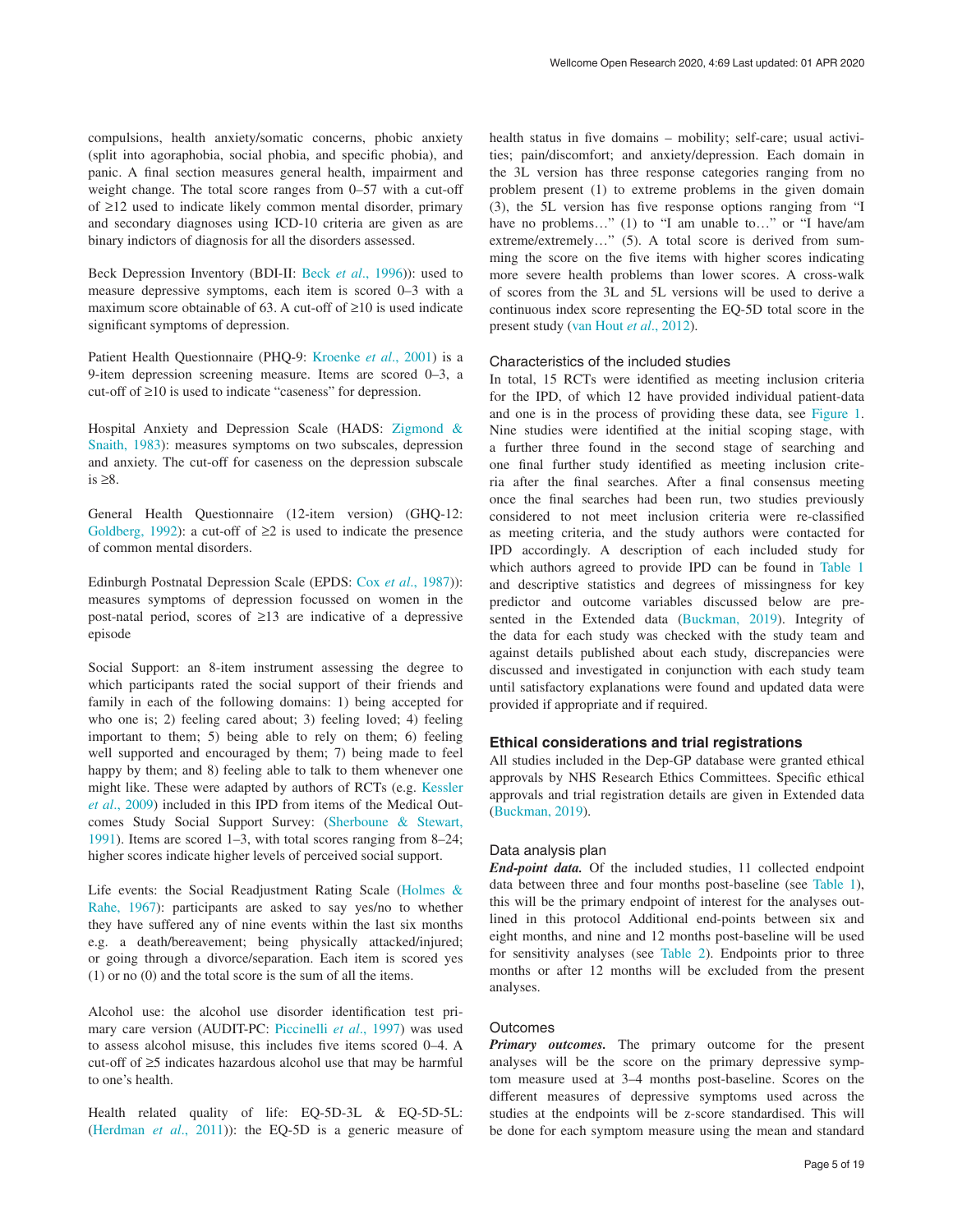<span id="page-5-0"></span>

**Figure 1. Flow diagram of study selection.**

deviation (SD) at 3–4 months pooled across all arms of all studies that reported that symptom measure at that time. The same mean and SD will be used to create z-scores for secondary outcomes at 6–8 and 9–12 months post-baseline.

A second primary outcome will be the log of 3–4 month post-baseline depression scale scores, without standardising across the measures. This will allow for the consideration of proportional change in symptom scores (e.g. [Button](#page-11-0) *et al*., [2015\)](#page-11-0)

*Secondary outcomes.* In any analysis where the only outcome measures used in the studies of the Dep-GP database were the BDI-II or the PHQ-9 a secondary outcome will be a conversion of those two measure scores to the PROMIS T-score [\(Choi](#page-11-0)  *et al*[., 2014\)](#page-11-0). This will be achieved using cross-walk tables derived from an item-response theory based analysis of several depression symptom measures (Choi *et al*[., 2014](#page-11-0)).

Additional secondary outcomes will be partial remission on each of the primary outcome measures used in each study (scores below the cut-off for caseness on each measure as described in Measures section above), and the proportion of participants that dropped-out/withdrew from each study at each time-point.

#### Prognostic indicators under consideration

- 1. "Disorder severity" of depression at baseline, from self-reported:
	- scores on the depressive symptom measures detailed above
	- the sum of the scores on the depressive sub-scales of the CIS-R
	- the sum of the scores on the non-depressive/anxiety sub-scales of the CIS-R combined, and individually by subscale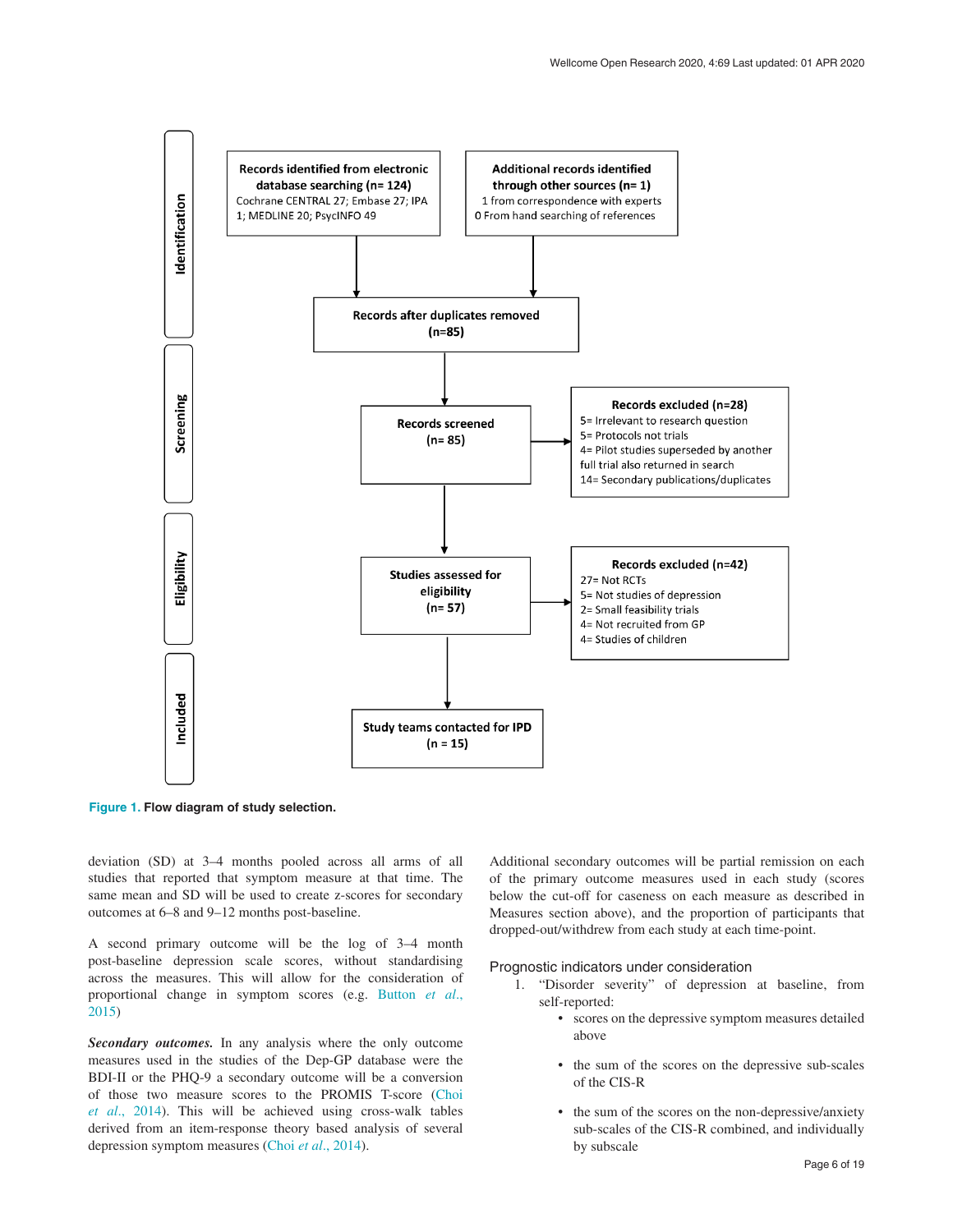<span id="page-6-0"></span>

| Study                                                    | N at T <sub>0</sub> | ple<br>Sam                                                                                                                                                                                   | Interventions                          | Outcome Measure     | Endpoint at<br>3–4 months | $N$ at 3-4<br>months |
|----------------------------------------------------------|---------------------|----------------------------------------------------------------------------------------------------------------------------------------------------------------------------------------------|----------------------------------------|---------------------|---------------------------|----------------------|
| AHEAD (Kendrick et al., 2006)                            | 327                 | Its with new depressive episodes diagnosed by GP<br>Adul                                                                                                                                     | TCA vs SSRI vs<br>Lofepramine          | HADS (also CIS-R)   | Yes                       | 169                  |
| CADET (Richards et al., 2013)                            | 527                 | Adults 218, ICD-10 Depressive Episode                                                                                                                                                        | Collaborative Care vs<br>LAU           | PHQ-9               | Yes                       | 505                  |
| COBALT (Thomas et al., 2012)                             | 469                 | Its 18-75 with treatment resistant depression,<br>scoring 214 BDI-II<br>Adul                                                                                                                 | TAU vs CBT+TAU                         | BDI-II (also PHQ-9) | Yes                       | 469                  |
| CPN-GP (Kendrick et al., 2005;<br>Kendrick et al., 2006) | 247                 | Adults 18-65 seeking treatment from GP for new<br>episode of depression, anxiety or reaction to life<br>difficulties, scoring >3 on GHQ-12 with between<br>4weeks and 6months duration       | TAU vs CPN vs CPN +<br>Problem solving | CIS-R (also HADS)   | $\frac{1}{2}$             | 210                  |
| GENPOD (Lewis et al., 2011)                              | 601                 | Adults 18-74 with depressive episode                                                                                                                                                         | Citalopram vs<br>Reboxetine            | BDI-II (also HADS)  | Yes                       | 601                  |
| HEALTHLINES (Salisbury et al., 2016)                     | 609                 | Its ≥18, PHQ-9 score ≥10, confirmed diagnosis of<br>depression with CIS-R, internet access<br>Adul                                                                                           | TAU vs Healthlines<br>$telecare + TAU$ | PHQ-9               | Yes                       | 525                  |
| PCRESS (Kessler et al., 2009)                            | 295                 | Adults scoring ≥14 BDI-II and GP confirmed diagnosis<br>of depression                                                                                                                        | <b>CBT</b> vs TAU                      | <b>BDI-II</b>       | Yes                       | 299                  |
| TAS (Thomas et al., 2004)                                | 798                 | Its ≥16, scored ≥12 on CIS-R<br>Adul                                                                                                                                                         | Recommendation + TAU<br>TAU vs         | $GHQ-12$            | $\frac{1}{2}$             | 617                  |
| MIR (Kessler et al., 2018)                               | 480                 | Its ≥18 taking SSRIs or SNRIs at adequate dose<br>6 weeks, and scored 214 on BDI-II<br>Adul<br>for                                                                                           | Mirtazapine vs Placebo                 | BDI-II (also PHQ-9) | Yes                       | 424                  |
| PANDA (Salaminios et al., 2017)                          | 652                 | Its presenting with low mood or depression to GP in<br>2 years, free of ADM for 8 weeks up to baseline<br>Adu<br>last                                                                        | Sertraline vs Placebo                  | PHQ-9 (also BDI-II) | Yes                       | 653                  |
| REEACT (Gilbody et al., 2015)                            | 685                 | Its with PHQ-9>10 presenting to GP with depression<br>Adul                                                                                                                                   | Moodgym vs Beating<br>the Blues vs TAU | PHQ-9               | Yes                       | 526                  |
| RESPOND (Sharp et al., 2010)                             | 220                 | Women meeting criteria for MDD within 6-months post-<br>partum                                                                                                                               | ADM vs Listening<br>intervention       | EPDS                | Yes                       | 218                  |
| TREAD (Chalder et al., 2012)                             | 361                 | Adults 18-69 who met diagnostic criteria for MDD and<br>scored 214 on BDI-II                                                                                                                 | TAU vs Physical Activity<br>$+TM$      | <b>II-IOB</b>       | Yes                       | 290                  |
|                                                          |                     | Abbreviations: ADM - antidepressant medication: BDHI - Beck Depression Inventory: EPDS - Edinburgh Postnatal Depression Scale: GHQ-12 - General Health Questionnaire 12 item version: HADS-D |                                        |                     |                           |                      |

Table 1. Description of studies included in individual patient data (IPD). **Table 1. Description of studies included in individual patient data (IPD).**

ADoreviations. ADM – alliudpressalt inelucation, bD/-ii – betw. Depression invelitory, EnDo – Culturigh rostical depression occale, Charles and a meani vulstion invelied, inAD-D-Mospital Anxiety and Depression Scale – depr – Hospital Anxiety and Depression Scale – depression subscale; iCBT (internet based therapist delivered cognitive behavioural therapy); MDD – Major Depressive Disorder; T0 - Baseline; TAU – treatment as Abbreviations: ADM – antidepressant medication; BDI-II – Beck Depression Inventory; EPDS – Edinburgh Postnatal Depression Scale; GHQ-12 – General Health Questionnaire 12 item version; HADS-D usual; TCA – tricyclic antidepressant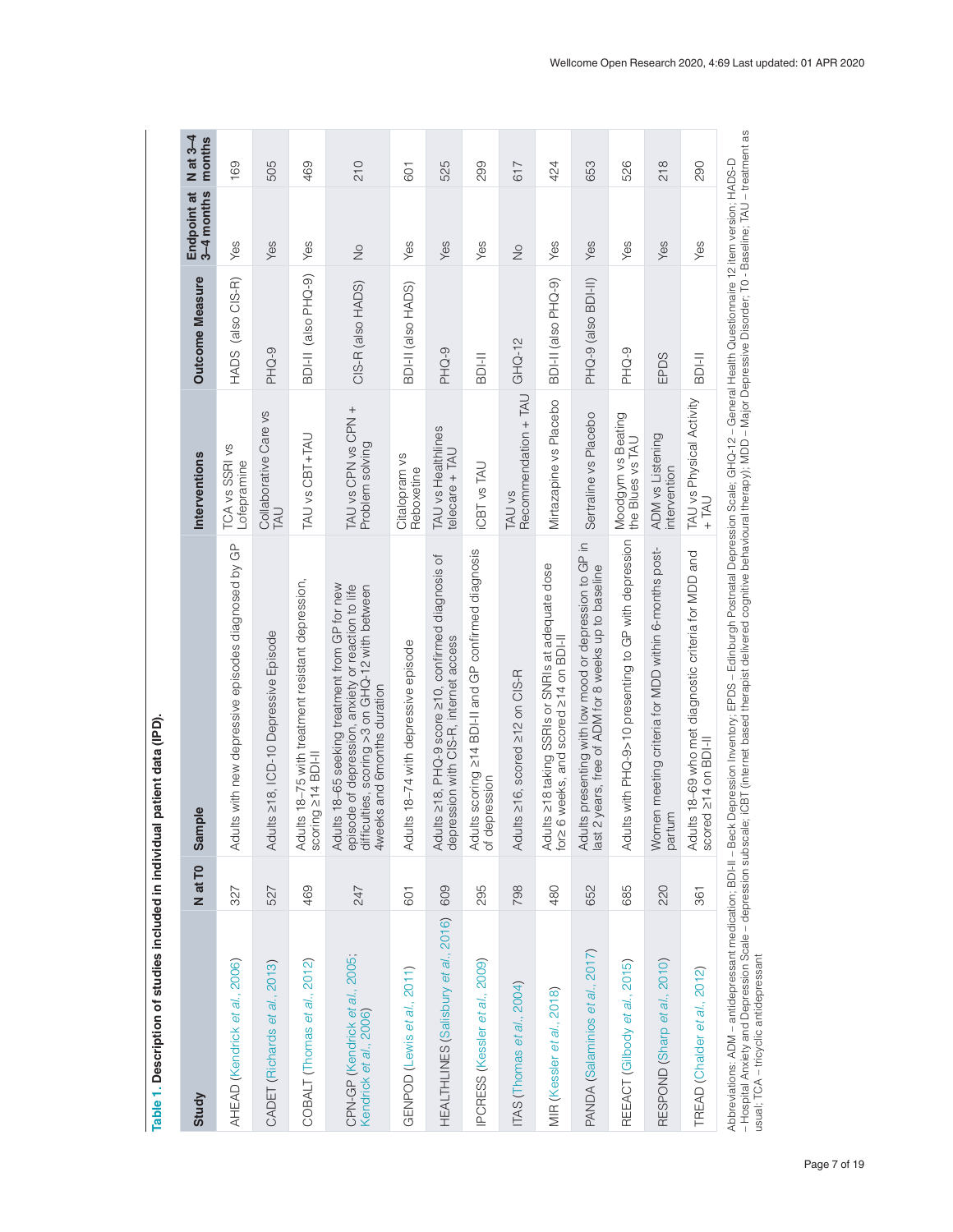<span id="page-7-0"></span>**Table 2. Endpoints and time from baseline in weeks in each study in the Dep-GP database.**

|                    | <b>Endpoint and time from</b><br>baseline in weeks (w) |            |                 |
|--------------------|--------------------------------------------------------|------------|-----------------|
|                    | $3 - 4m$                                               | $6 - 8m$   | $9 - 12m$       |
| <b>Study</b>       | 12–18w                                                 | $24 - 32w$ | $36 - 52w$      |
| <b>AHEAD</b>       | 12w                                                    | 26w        | 52w             |
| CADET              | <b>16w</b>                                             |            | 52w             |
| COBALT             | 12w                                                    | 26w        | 36w             |
| CPN-GP             |                                                        | 26w        |                 |
| <b>GENPOD</b>      | 12w                                                    |            |                 |
| <b>HEALTHLINES</b> | 16w                                                    | 32w        | 52w             |
| <b>IPCRESS</b>     | 16w                                                    | 32w        |                 |
| <b>ITAS</b>        |                                                        | 26w        |                 |
| MIR                | 12w                                                    | 24w        | 52w             |
| <b>PANDA</b>       | 12w                                                    |            |                 |
| <b>REEACT</b>      | 16w                                                    |            | 52w             |
| <b>RESPOND</b>     | <b>18w</b>                                             |            | 44 <sub>w</sub> |
| TREAD              | 16w                                                    | 32w        | 52w             |

- the number and type of comorbid anxiety disorders
- the duration of depression
- the duration of anxiety
- whether or not participants have a history of depression
- whether or not participants have a history of previous treatment for depression, and whether or not participants have a history of ADM treatment
- whether or not participants were experiencing significant functional impairment at baseline
- Health-rated quality of life at baseline.
- 2. Demographic factors
	- Age
	- Gender
	- Ethnicity
	- employment status
	- marital status
	- highest level of educational attainment
	- financial wellbeing
	- housing tenure
- 3. Social support in all eight domains listed in the Measures section above and the total score on the measure.
- 4. Life events in all nine domains as discussed in the Measures above and the total score.
- 5. Total score on the alcohol measure

#### Confounding factors

Different confounding factors will be considered in relation to each prognostic factor under investigation. Determinations of which factors to include in the meta-analytic models as confounders will be made based on *a priori* considerations of the relationship under investigation and the relationships between the confounder and both the prognostic indicator and outcome. Only factors that are independently associated with both the prognostic factor and the outcome, are not potentially caused by the prognostic factor, and affect the association between the prognostic factor and outcome will be considered as potential confounders. For example, age is *a priori* assumed to confound the relationship between duration of depression and outcome at 3-to-4 months. The presence of any long-term physical health condition might be considered a confounder in the relationship between health-related quality of life and outcome. In addition, research site or centre, and the clinical and demographic factors listed above in the prognostic indicator section (for analyses in which they are not the predictor of interest) will all be investigated as potential confounders. The variables used to stratify the randomisation beyond site and initial depressive symptom severity will be investigated as potential confounders within each study. Treatment allocation, i.e. the randomisation in each study will be controlled for in all multivariable models.

## **Data handling and data management** Pre-processing

Data from the 12 trials were received and cleaned on an individual study basis before combining all studies into a single aggregated dataset, the final Dep-GP dataset will be formed once data from the 13<sup>th</sup> study are received and cleaned.

A number of baseline variables were re-categorised into higherorder categories due to small numbers, see [Table 3.](#page-8-0) Of note, there was poorer data-coverage across the IPD on information about the number of past depressive episodes than there was on a separate question about whether or not the participant had any previous episodes, see Extended data [\(Buckman, 2019](#page-11-0)).

Further pre-processing for the analyses specified below will be considered. The distributions of all variables will be inspected prior to imputation (discussed further below). Continuous variables that are non-normally distributed will be transformed to normality prior to imputation. If transformation is required of the prognostic indicators these will only be log transformed in order that the interpretation of their effects is sensible. If logtransformation does not result in approximate normality of the distribution of these variables, predictive mean matching (Morris *et al*[., 2014](#page-12-0)) will be used for imputation of missing data as part of the multiple imputation with chained equations approach discussed further below.

#### Missing data

Missing data will be imputed using multiple imputation with chained equations (MICE) in [Stata](https://www.stata.com/) 15.0 ([StataCorp, 2017](#page-12-0)). This approach uses regression models to impute missing values. A number of imputed datasets (here we will use 50) are produced to reflect the uncertainty/variability in the imputation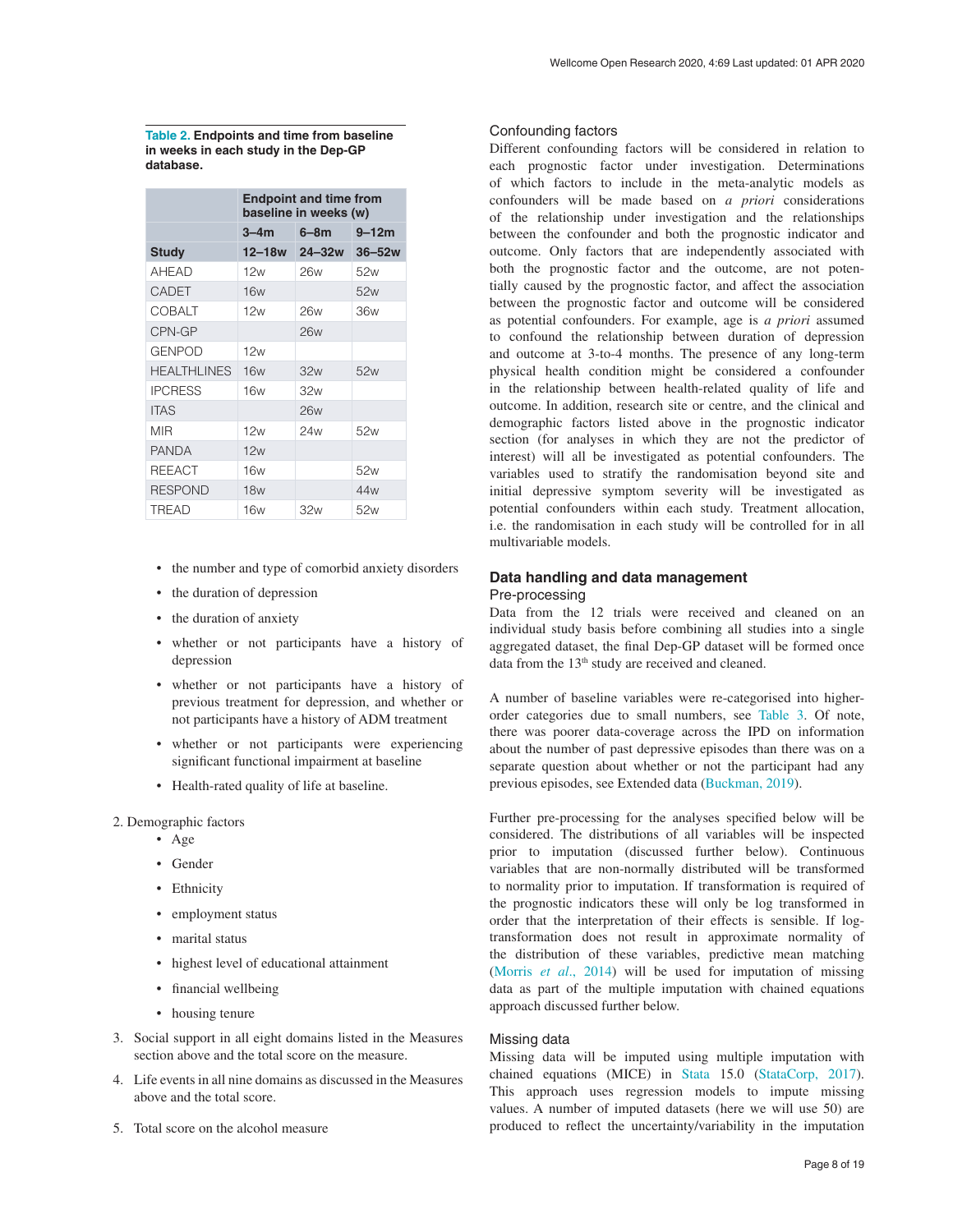| <b>Variable</b>                             | <b>Original categories</b>   | <b>New categories</b>                                                |  |
|---------------------------------------------|------------------------------|----------------------------------------------------------------------|--|
| <b>Ethnicity</b>                            | White                        | White                                                                |  |
|                                             | Mixed                        |                                                                      |  |
|                                             | <b>Black</b>                 | Other                                                                |  |
|                                             | Asian                        |                                                                      |  |
|                                             | Chinese                      |                                                                      |  |
|                                             | Other                        |                                                                      |  |
| <b>Employment Status</b>                    | Full time employed           | Employed                                                             |  |
|                                             | Part time employed           |                                                                      |  |
|                                             | Student                      |                                                                      |  |
|                                             | Retired                      | Not seeking employment                                               |  |
|                                             | House-person                 |                                                                      |  |
|                                             | Other                        |                                                                      |  |
|                                             | Unemployed jobseeker         | Unemployed                                                           |  |
|                                             | Unemployed due to ill-health |                                                                      |  |
| <b>Marital Status</b>                       | Married/cohabiting           | Married/cohabiting                                                   |  |
|                                             | Single                       | Single                                                               |  |
|                                             | Separated                    |                                                                      |  |
|                                             | <b>Divorced</b>              | No longer married                                                    |  |
|                                             | Widowed                      |                                                                      |  |
| <b>Highest level of education</b>           | Degree or higher             | Degree or higher                                                     |  |
|                                             | Foundation Degree/Diploma    | A-level or Diplomas                                                  |  |
|                                             | A-level                      |                                                                      |  |
|                                             | <b>GCSE</b>                  | <b>GCSE</b>                                                          |  |
|                                             | Other qualifications         | None or Other                                                        |  |
|                                             | No formal qualifications     |                                                                      |  |
| <b>Financial Wellbeing</b>                  | Living Comfortably           | OK financially                                                       |  |
|                                             | Doing alright                |                                                                      |  |
|                                             | Just about getting by        | Just about getting by                                                |  |
|                                             | Hard to make ends meet       | Struggling financially<br>No long-term physical<br>health conditions |  |
|                                             | Very hard to make ends meet  |                                                                      |  |
| Long-term Health<br><b>Condition Status</b> | None                         |                                                                      |  |
|                                             | Mental Health Only           |                                                                      |  |
|                                             | <b>Diabetes</b>              |                                                                      |  |
|                                             | Asthma or COPD               | At least one long-term<br>physical health condition                  |  |
|                                             | Arthritis                    |                                                                      |  |
|                                             | <b>Heart Disease</b>         |                                                                      |  |
|                                             | Stroke                       |                                                                      |  |
|                                             | Cancer                       |                                                                      |  |
|                                             | Kidney Disease               |                                                                      |  |

## <span id="page-8-0"></span>**Table 3. Categorisation of variables during data pre-processing.**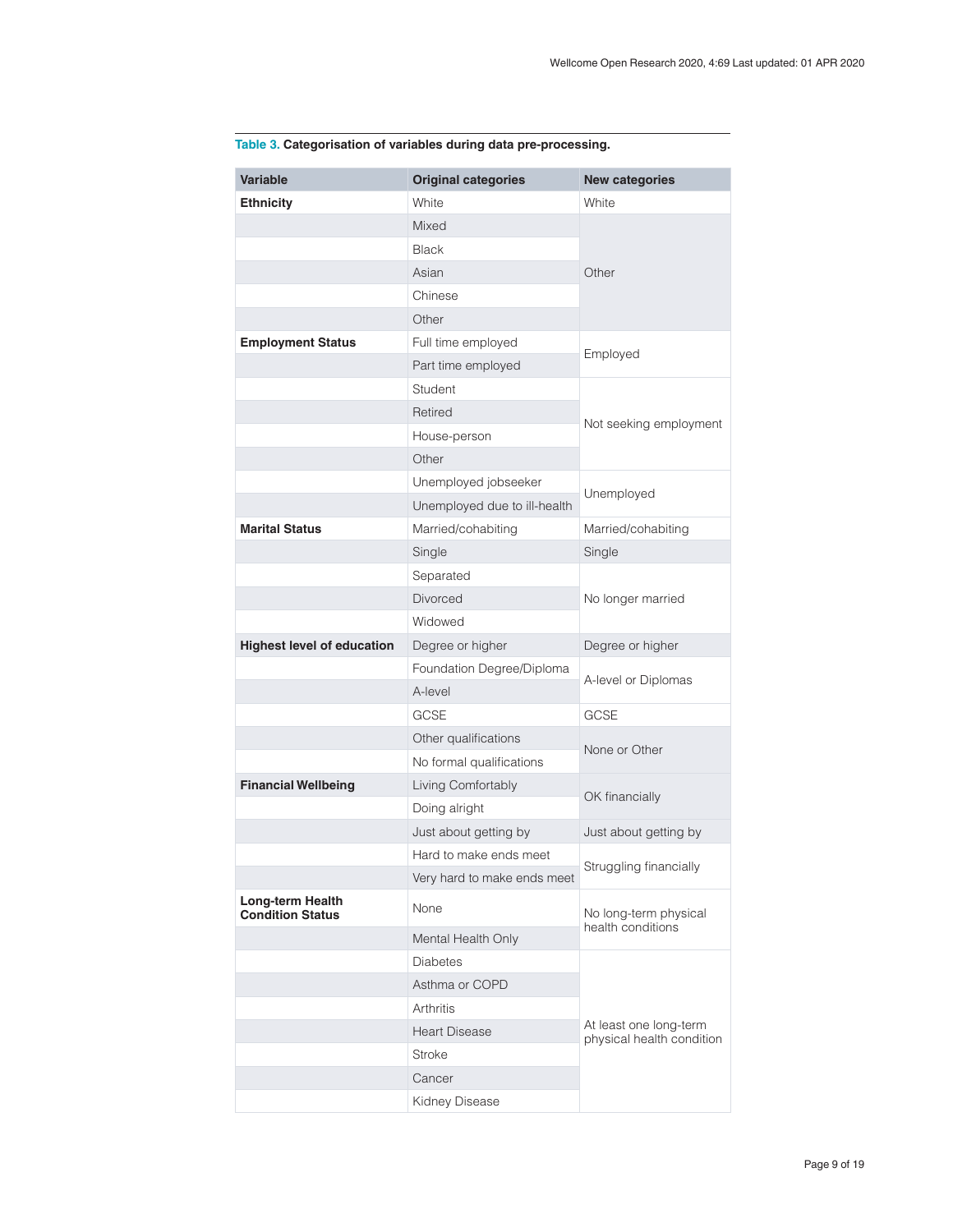process. If data are not reasonably able to be log transformed to meet normality assumptions, predictive mean matching (PMM) via a k-nearest neighbours approach will be used as it is considered to be more appropriate for non-normal continuous variables [\(Horton & Lipsitz, 2001\)](#page-11-0), here we will use k=10. Linear regression will be used for approximately normally distributed continuous variables, logistic regression models will be used for binary variables, and ordinal and multinomial regression models will be used for ordered and unordered categorical variables respectively. All imputation models will be built using data on baseline and outcome variables following conventions (e.g. [Royston & White, 2011](#page-12-0)). Only variables with less than 50% missing data will imputed (see Extended data for degrees of missing by variable [\(Buckman, 2019](#page-11-0))). All imputation models will be run to produce 50 imputed datasets. If the primary analysis (detailed below) shows that results differ considerably when studies with systematically missing baseline data are included/excluded from the meta-analytic models, then a separate imputation approach will be taken to impute these systematically missing data: multiple imputation with multilevel random effects for study (e.g. [Resche-Rigon](#page-12-0) *et al*., 2013).

#### Software & packages

Stata SE 15 ([StataCorp, 2017](#page-12-0)): ipdmetan [\(Fisher, 2015](#page-11-0)) and ICE ([Royston, 2009](#page-12-0)), mi impute pmm (Morris *et al*[., 2014\)](#page-12-0) packages.

#### Primary analyses

To investigate Aim 1 linear regression models of the score on the depressive symptom scales at 3–4 months post-baseline will be built in each study, adjusting for the random allocation in each study, baseline depression scale scores in each study, and then separately for other "disorder severity" related factors listed above. Estimates from each study will then be pooled in random effects meta-analyses. A multivariable model of outcome will be built considering all of the "disorder severity" factors that are significantly associated with outcome after adjusting for baseline depressive symptom scale scores alone. This will be done initially with only variables that are not systematically missing between the studies, such models will be built firstly on all studies and then on all studies that do not have systematically missing covariates that could otherwise have been included in the multivariable model. These models will be compared and if there is a considerable difference in the effects systematically variables will then be imputed as described above. Decisions on which factors to include/exclude in the multivariable models will be led by consideration of the unique contribution to the models by each variable, the amount of variance explained  $(R^2)$  when modelled with and without the given factor, and to tests of the assumptions of linear regression models. If there are high degrees of multicollinearity the variable(s) explaining most variance in outcome will be retained in the model while the other(s) is/are removed. Link tests will be performed to consider the appropriateness of the linear link function. Multivariate normality, homoscedasticity, and overly influential data points will be considered by plotting residuals, and assessing Cook's distance in the residuals plotted against leverage.

Aim 2 - Separate meta-analyses will be conducted with each of the prognostic indicators under consideration (social support, life events, alcohol misuse, and the demographic factors

outlined in the Introduction above), unadjusted and adjusted for severity (symptom severity and "disorder severity") to determine whether or not they are indicative of outcome of treatment independently from either or both of symptom severity and "disorder severity".

There will therefore be three models of the primary outcome built for each prognostic factor assessed and an additional model just for the confounding factors and the baseline depressive symptom scale scores:

- 1. Baseline depressive symptom scale score adjusted for confounding factors.
- 2. As in 1 but with the addition of each "disorder severity" factor (one by one).
- 3. As in 1 with the addition of all "disorder severity" factors that were significant or otherwise important in 2, and then removing factors that are no longer significant.
- 4. As in 3 with the addition of the other potential prognostic factors (e.g. social support) (one by one).

Meta-analyses will be conducted using the "ipdmetan" package in Stata ([Fisher, 2015](#page-11-0)) and displayed using forest plots. All meta-analyses will be conducted using a DerSimonian and Laird random effects model. This takes into account heterogeneity of coefficients between trials. The degree of heterogeneity will be assessed using prediction intervals and its impact will be assessed using the I<sup>2</sup> statistic ([Higgins](#page-11-0) *et al.*, 2003).

#### Secondary and sensitivity analyses

If heterogeneity between the studies were considerable based on guidance from the Cochrane Collaboration e.g. with I<sup>2</sup> above 75% or where the effect in one study appears to be considerably different from that of all other studies after inspecting the forest plot ([Higgins](#page-11-0) *et al*., 2003), sensitivity analyses will be performed removing studies contributing most to the heterogeneity from the meta-analyses to consider their impact on the summary statistics. If the same variables were found to have considerable amounts of heterogeneity when analysed in each of the four models above, sensitivity analyses would be conducted for the model controlling for the most other variables, e.g. symptom severity and covariates (model 3) only. In addition, for variables in the final model(s), sensitivity analyses were similarly planned where the threshold for substantial heterogeneity was met  $(I^2 \tabla \omega)$  (Higgins *et al*[., 2003\)](#page-11-0). Additional investigations of potential heterogeneity between the studies will involve assessing effects in Aim 1 in subgroups of patients including those with treatment resistant depression compared to those with a first episode and those with no history of treatment. Further sensitivity analyses will be conducted using the endpoint at 6-to-8 months in bivariate meta-analyses in order to include the two studies that did not have an endpoint in the 3-to-4 month post-baseline time period. This will initially be done only to assess the prognostic indication of baseline depressive scale scores adjusted for the confounding factors specified. If it is found that this leads to considerable variation in the results then this method will be similarly used in the analyses of the other potential prognostic factors.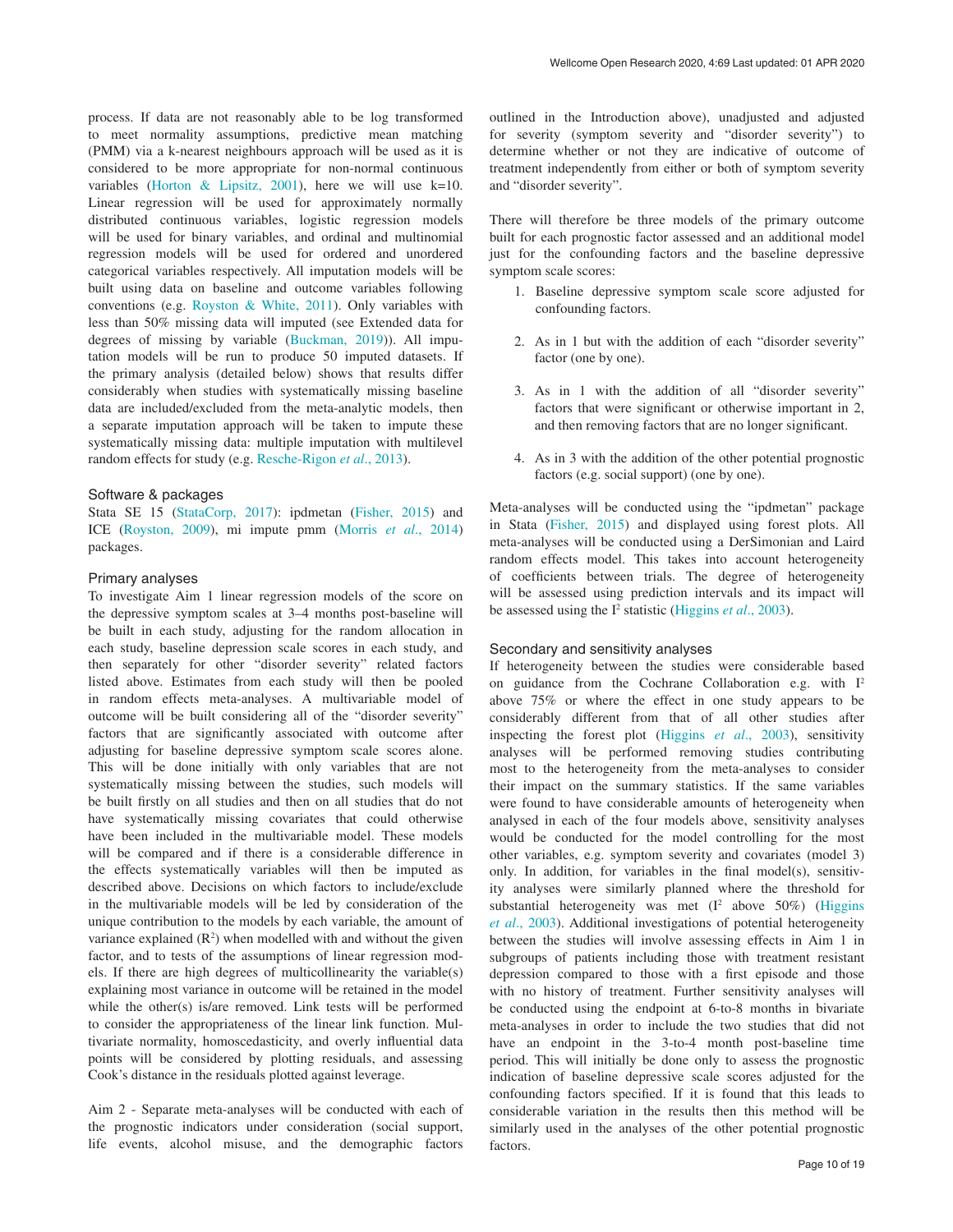In addition to considering the associations between social support and outcome as modelled with the total score on the social support scale, analyses will be conducted with each of the eight domains measured on that scale. Likewise, each of the nine domains measured in the life events scale will be considered individually.

#### Sample size and power

The sample size for each of the proposed analyses will be dependent on the number of studies identified as relevant to that analysis and the degree of systematically missing data across the studies on the variables of interest. However, in Dep-GP there will be sufficient power to detect effects in all of outlined analyses as sample sizes will be beyond the minimum required to detect such effects. For example, for 80% power to detect an effect of depressive symptom severity of the same size found in a prior analyses  $(R^2$  of 0.09: [Delgadillo](#page-11-0) *et al.*, 2017) with alpha set at 0.05, the minimum required sample size is 161 participants. It would be 105 participants to detect a similar effect for that found for employment status  $(R^2 \text{ of } 0.137)$ . In Dep-GP there are data on 4679 participants at 3–4 months post-baseline or 5226 once missing outcome data have been imputed. These sample sizes would give 80% power to detect effects where  $\mathbb{R}^2$  is greater than or equal to 0.0033 or 0.0029 respectively, with alpha set a 0.05.

#### Risk of bias

Risks of bias assessments will be conducted using the Quality in Prognosis Studies (QUIPS) ([Hayden](#page-11-0) *et al*., 2013). Two reviewers (JB & RS) will independently rate the risk of bias on the QUIPS in each study related to : i) study participation; ii) study attrition; iii) prognostic factor measurement; iv) outcome measurement; v) study confounding; and vi) statistical analysis and reporting. Studies well then be given a rating of "high risk", "moderate risk" or "low risk". The quality of evidence for each prognostic indicator will be assessed using the Grading Recommendations, Assessment, Development and Evaluations (GRADE) framework [\(Guyatt](#page-11-0) *et al*., 2008).

#### **Discussion and conclusions**

Knowledge of prognosis for those seeking treatment for depression after accounting for baseline severity has been limited to the consideration of severity only as a depressive symptom scale score, but many other related factors including the chronicity of depression and comorbid symptoms of anxiety have been found to be important prognostic indicators. In addition, a number of factors have been reported to be indicators of prognosis for depressed patients, but whether this is true after adjusting for severity encompassed in a scale score (symptom severity) or a more broad range of related factors (which here we call "disorder severity") remains to be seen. In order to investigate this, data from the individual participants of a wide range of clinical trials which have measured this breadth of severity related factors is needed.

We found 15 studies that do this and met inclusion criteria, 12 have given IPD data and one is in the process of providing IPD data to help form the Dep-GP database, data from the

remaining two studies were no longer available as these were conducted approximately 20 years ago. We will use differing subsets of the 13 studies to meet our aims as necessary where data on key variables are available. The consistency in setting and the variability in both the populations drawn upon in the 13 studies and the treatments received in those studies means that findings from the Dep-GP database may be generalizable to adults with depression seeking treatment from their GP/family physician.

#### Study status

This is protocol version 1.3 last amended,  $24<sup>th</sup>$  October 2019. Data collection from eligible studies started in April 2016, agreement for data sharing from the final eligible study able to provide IPD was provided on  $12<sup>th</sup>$  March 2019 in principle and in full on  $16<sup>th</sup>$  September 2019, complete data for that study have not been provided yet. Estimated time to complete the outlined analyses is six months from the point at which we receive the final study dataset or if there is any reason that it cannot be provided, six months from the time we are notified of that eventuality.

#### Dissemination

Findings from the analyses outlined above will be disseminated through peer-reviewed publications, and academic conference proceedings, through online blogs and other grey-literature and to appropriate service user research advisory groups linked to the host organisation.

#### **Data availability**

Underlying data

No data are associated with this article

#### Extended data

Open Science Framework: What factors indicate prognosis for adults with depression in primary care? [https://doi.org/10.17605/](https://doi.org/10.17605/OSF.IO/UX95Q) [OSF.IO/UX95Q](https://doi.org/10.17605/OSF.IO/UX95Q) [\(Buckman, 2019](#page-11-0))

This project contains the following extended data:

- details of missing data across dep-gp studies.docx (Missing data from included studies)
- Ethics approval and trial registration details for dep-gp studies.docx (Ethics approval and trial registration details of included studies)
- Search results\_OSF.docx (Search terms and results of searches)

#### Reporting guidelines

Open Science Framework: PRISMA-P checklist ([Shamseer](#page-12-0)  *et al*[., 2015](#page-12-0)) for "What factors indicate prognosis for adults with depression in primary care? A protocol for meta-analyses of individual patient data using the Dep-GP database". [https://](https://doi.org/10.17605/OSF.IO/UX95Q) [doi.org/10.17605/OSF.IO/UX95Q](https://doi.org/10.17605/OSF.IO/UX95Q) ([Buckman, 2019\)](#page-11-0)

Data are available under the terms of the [Creative Commons](http://creativecommons.org/publicdomain/zero/1.0/)  [Zero "No rights reserved" data waiver](http://creativecommons.org/publicdomain/zero/1.0/) (CC0 1.0 Public domain dedication).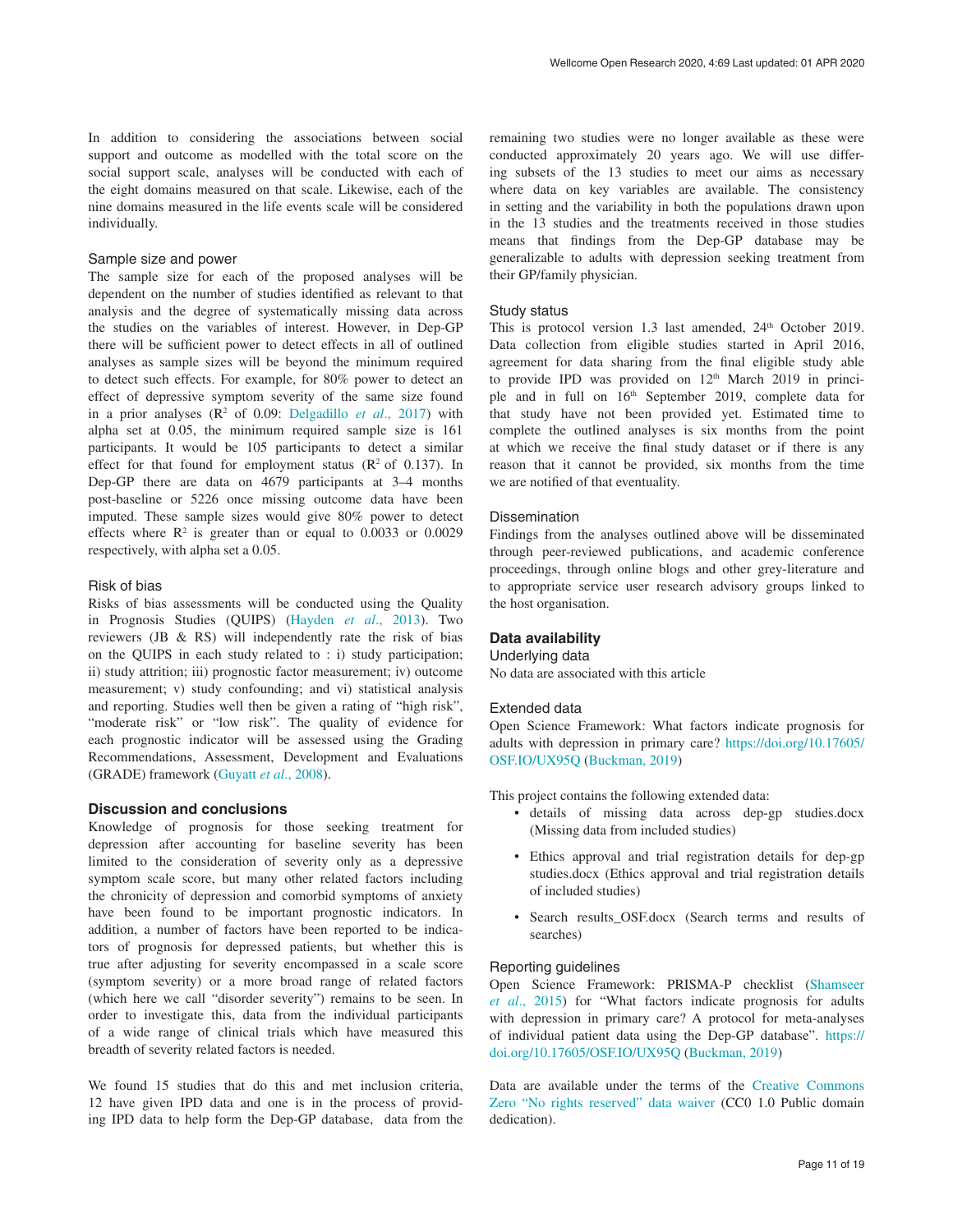<span id="page-11-0"></span>Beck AT, Steer RA, Brown GK: **Beck depression inventory-II.** San Antonio. 1996; **78**(2): 490–498.

**[Reference](https://www.brown.edu/academics/public-health/research/mens-health-initiative/bdiii) Source**

Boschloo L, Vogelzangs N, van den Brink W, *et al.: A*lc**ohol use disorders and**<br>**the course of depressive and anxiety disorders.** *Br J Psychiatry.* 2012; **200**(6): 476–484.

#### **PubMed [Abstract](http://www.ncbi.nlm.nih.gov/pubmed/22322459)** | **[Publisher](http://dx.doi.org/10.1192/bjp.bp.111.097550) Full Text**

Buckman JEJ: **What factors indicate prognosis for adults with depression in primary care?** 2019.

#### **<http://www.doi.org/10.17605/OSF.IO/UX95Q>**

Buckman JEJ, Naismith I, Saunders R, *et al.*: **The Impact of Alcohol Use on Drop-out and Psychological Treatment Outcomes in Improving Access to Psychological Therapies Services: an Audit.** *Behav Cogn Psychother.* 2018; **46**(5): 513–527.

#### **PubMed [Abstract](http://www.ncbi.nlm.nih.gov/pubmed/29480157)** | **[Publisher](http://dx.doi.org/10.1017/S1352465817000819) Full Text** | **[Free](http://www.ncbi.nlm.nih.gov/pmc/articles/6533638) Full Text**

Buckman JEJ, Underwood A, Clarke K, *et al.*: **Risk factors for relapse and recurrence of depression in adults and how they operate: A four-phase systematic review and meta-synthesis.** *Clin Psychol Rev.* 2018; **64**(7): 13–38. **PubMed [Abstract](http://www.ncbi.nlm.nih.gov/pubmed/30075313)** | **[Publisher](http://dx.doi.org/10.1016/j.cpr.2018.07.005) Full Text** | **[Free](http://www.ncbi.nlm.nih.gov/pmc/articles/6237833) Full Text**

Button KS, Kounali D, Thomas L, *et al.*: **Minimal clinically important difference on the Beck Depression Inventory--II according to the patient's perspective.** *Psychol Med.* 2015; **45**(15): 3269–3279.

**PubMed [Abstract](http://www.ncbi.nlm.nih.gov/pubmed/26165748)** | **[Publisher](http://dx.doi.org/10.1017/S0033291715001270) Full Text** | **[Free](http://www.ncbi.nlm.nih.gov/pmc/articles/4611356) Full Text**

Chalder M, Wiles NJ, Campbell J, *et al.*: **Facilitated physical activity as a treatment for depressed adults: randomised controlled trial.** *BMJ.* 2012; **344**: e2758. **PubMed [Abstract](http://www.ncbi.nlm.nih.gov/pubmed/22674921)** | **[Publisher](http://dx.doi.org/10.1136/bmj.e2758) Full Text** | **[Free](http://www.ncbi.nlm.nih.gov/pmc/articles/3368484) Full Text**

Chekroud AM, Zotti RJ, Shehzad Z, *et al.*: **Cross-trial prediction of treatment outcome in depression: a machine learning approach.** *Lancet Psychiatry.* 2016; **3**(3): 243–250.

#### **PubMed [Abstract](http://www.ncbi.nlm.nih.gov/pubmed/26803397)** | **[Publisher](http://dx.doi.org/10.1016/S2215-0366(15)00471-X) Full Text**

Choi SW, Schalet BD, Cook KF, *et al.*: Establishing a common metric for<br>depressive symptoms: linking the BDI-II, CES-D, and PHQ-9 to PROMIS **depression.** *Psychol Assess.* 2014; **26**(2): 513–527.

#### **PubMed [Abstract](http://www.ncbi.nlm.nih.gov/pubmed/24548149)** | **[Publisher](http://dx.doi.org/10.1037/a0035768) Full Text** | **[Free](http://www.ncbi.nlm.nih.gov/pmc/articles/5515387) Full Text**

Clarkson P, Giebel CM, Challis D, *et al.*: **Outcomes from a pilot psychological therapies service for UK military veterans.** *Nurs Open.* 2016; **3**(4): 227–235. **PubMed [Abstract](http://www.ncbi.nlm.nih.gov/pubmed/27708834)** | **[Publisher](http://dx.doi.org/10.1002/nop2.57) Full Text** | **[Free](http://www.ncbi.nlm.nih.gov/pmc/articles/5050547) Full Text**

Cohen ZD, DeRubeis RJ: **Treatment Selection in Depression.** *Annu Rev Clin Psychol.* 2018; **14**: 209–236.

#### **PubMed [Abstract](http://www.ncbi.nlm.nih.gov/pubmed/29494258)** | **[Publisher](http://dx.doi.org/10.1146/annurev-clinpsy-050817-084746) Full Text**

Cohen ZD, Kim TT, Van HL, *et al.*: **A demonstration of a multi-method variable selection approach for treatment selection: Recommending cognitivebehavioral versus psychodynamic therapy for mild to moderate adult depression.** *Psychother Res.* 2019; 1–14.

### **PubMed [Abstract](http://www.ncbi.nlm.nih.gov/pubmed/30632922)** | **[Publisher](http://dx.doi.org/10.1080/10503307.2018.1563312) Full Text**

Cox JL, Holden JM, Sagovsky R: **Detection of postnatal depression. Development of the 10-item Edinburgh Postnatal Depression Scale.** *Br J Psychiatry.* 1987; **150**(6): 782–786.

#### **PubMed [Abstract](http://www.ncbi.nlm.nih.gov/pubmed/3651732)** | **[Publisher](http://dx.doi.org/10.1192/bjp.150.6.782) Full Text**

Delgadillo J, Huey D, Bennett H, *et al.*: **Case complexity as a guide for psychological treatment selection.** *J Consult Clin Psychol.* 2017; **85**(9): 835–853. **PubMed [Abstract](http://www.ncbi.nlm.nih.gov/pubmed/28857592)** | **[Publisher](http://dx.doi.org/10.1037/ccp0000231) Full Text**

Delgadillo J, Moreea O, Lutz W: **Different people respond differently to therapy: A demonstration using patient profiling and risk stratification.** *Behav Res Ther.* 2016; **79**: 15–22.

#### **PubMed [Abstract](http://www.ncbi.nlm.nih.gov/pubmed/26937855)** | **[Publisher](http://dx.doi.org/10.1016/j.brat.2016.02.003) Full Text**

DeRubeis RJ, Cohen ZD, Forand NR, *et al.*: **The Personalized Advantage** Index: translating research on prediction into individualized treatment<br>recommendations. A demonstration. *PLoS One.* 2014; 9(1): e83875. **PubMed [Abstract](http://www.ncbi.nlm.nih.gov/pubmed/24416178)** | **[Publisher](http://dx.doi.org/10.1371/journal.pone.0083875) Full Text** | **[Free](http://www.ncbi.nlm.nih.gov/pmc/articles/3885521) Full Text**

Fisher DJ: **Two-stage individual participant data meta-analysis and generalized forest plots.** *Stata J.* 2015; **15**(2): 369–396. **[Publisher](http://dx.doi.org/10.1177/1536867X1501500203) Full Text**

Fournier JC, Derubeis RJ, Hollon SD, *et al.*: **Antidepressant drug effects and**<br>**depression severity: a patient-level meta-analysis.** JAMA. 2010; 3**03**(1): 47–53. **PubMed [Abstract](http://www.ncbi.nlm.nih.gov/pubmed/20051569)** | **[Publisher](http://dx.doi.org/10.1001/jama.2009.1943) Full Text** | **[Free](http://www.ncbi.nlm.nih.gov/pmc/articles/3712503) Full Text**

Fournier JC, DeRubeis RJ, Shelton RC, *et al.*: **Prediction of response to medication and cognitive therapy in the treatment of moderate to severe depression.** *J Consult Clin Psychol.* 2009; **77**(4): 775–787.

**PubMed [Abstract](http://www.ncbi.nlm.nih.gov/pubmed/19634969)** | **[Publisher](http://dx.doi.org/10.1037/a0015401) Full Text** | **[Free](http://www.ncbi.nlm.nih.gov/pmc/articles/2810269) Full Text**

Fried EI, Nesse RM: **The impact of individual depressive symptoms on impairment of psychosocial functioning.** *PLoS One.* 2014; **9**(2): e90311. **PubMed [Abstract](http://www.ncbi.nlm.nih.gov/pubmed/24587318)** | **[Publisher](http://dx.doi.org/10.1371/journal.pone.0090311) Full Text** | **[Free](http://www.ncbi.nlm.nih.gov/pmc/articles/3938686) Full Text**

Gilbody S, Littlewood E, Hewitt C, *et al.*: **Computerised cognitive behaviour** therapy (cCBT) as treatment for depression in primary care (REEACT trial):<br>large scale pragmatic randomised controlled trial. *BMJ.* 2015; 351: h5627.<br><mark>PubMed [Abstract](http://www.ncbi.nlm.nih.gov/pubmed/26559241) | [Publisher](http://dx.doi.org/10.1136/bmj.h5627) Full Text | [Free](http://www.ncbi.nlm.nih.gov/pmc/articles/4641883) Full Text</mark>

Goldberg D: **General Health Questionnaire (GHQ-12) NFER**. Nelson Publishing Co. Ltd Windsor, UK. 1992.

Guyatt GH, Oxman AD, Vist GE, *et al.*: **GRADE: an emerging consensus on rating quality of evidence and strength of recommendations.** *BMJ.* 2008; **336**(7650): 924–926.

#### **PubMed [Abstract](http://www.ncbi.nlm.nih.gov/pubmed/18436948)** | **[Publisher](http://dx.doi.org/10.1136/bmj.39489.470347.AD) Full Text** | **[Free](http://www.ncbi.nlm.nih.gov/pmc/articles/2335261) Full Text**

Hallgren M, Lundin A, Tee FY, *et al.*: **Somebody to lean on: Social relationships predict post-treatment depression severity in adults.** *Psychiatry Res.* 2017; **249**: 261–267.

#### **PubMed [Abstract](http://www.ncbi.nlm.nih.gov/pubmed/28131948)** | **[Publisher](http://dx.doi.org/10.1016/j.psychres.2016.12.060) Full Text**

Hayden JA, van der Windt DA, Cartwright JL, *et al.*: **Assessing bias in studies of prognostic factors.** *Ann Intern Med.* 2013; **158**(4): 280–286. **PubMed [Abstract](http://www.ncbi.nlm.nih.gov/pubmed/23420236)** | **[Publisher](http://dx.doi.org/10.7326/0003-4819-158-4-201302190-00009) Full Text**

Herdman M, Gudex C, Lloyd A, *et al.*: **Development and preliminary testing of the new five-level version of EQ-5D (EQ-5D-5L).** *Qual Life Res.* 2011; **20**(10): 1727–1736.

#### **PubMed [Abstract](http://www.ncbi.nlm.nih.gov/pubmed/21479777)** | **[Publisher](http://dx.doi.org/10.1007/s11136-011-9903-x) Full Text** | **[Free](http://www.ncbi.nlm.nih.gov/pmc/articles/3220807) Full Text**

Higgins JP, Thompson SG, Deeks JJ, *et al.*: **Measuring inconsistency in metaanalyses.** *BMJ.* 2003; **327**(7414): 557–560.

**PubMed [Abstract](http://www.ncbi.nlm.nih.gov/pubmed/12958120)** | **[Publisher](http://dx.doi.org/10.1136/bmj.327.7414.557) Full Text** | **[Free](http://www.ncbi.nlm.nih.gov/pmc/articles/192859) Full Text**

Holmes TH, Rahe RH: **The Social Readjustment Rating Scale.** *J Psychosom Res.* 1967; **11**(2): 213–218.

#### **PubMed [Abstract](http://www.ncbi.nlm.nih.gov/pubmed/6059863)** | **[Publisher](http://dx.doi.org/10.1016/0022-3999(67)90010-4) Full Text**

Horton NJ, Lipsitz SR: **Multiple Imputation in Practice: Comparison of Software Packages for Regression Models With Missing Variables.** *Am Stat.* 2001; **55**(3): 244–254.

#### **[Publisher](http://dx.doi.org/10.1198/000313001317098266) Full Text**

Huibers MJH, Van Breukelen G, Roelofs J, *et al.*: **Predicting response to cognitive therapy and interpersonal therapy, with or without antidepressant medication, for major depression: A pragmatic trial in routine practice.** *J Affect Disord.* 2014; **152–154**: 146–154.

### **PubMed [Abstract](http://www.ncbi.nlm.nih.gov/pubmed/24060588)** | **[Publisher](http://dx.doi.org/10.1016/j.jad.2013.08.027) Full Text**

Kendrick T, Peveler R, Longworth L, et al.: Cost-effectiveness and cost-utility<br>of tricyclic antidepressants, selective serotonin reuptake inhibitors and **lofepramine: randomised controlled trial.** *Br J Psychiatry.* 2006; **188**(4): 337–345. **PubMed [Abstract](http://www.ncbi.nlm.nih.gov/pubmed/16582060)** | **[Publisher](http://dx.doi.org/10.1192/bjp.188.4.337) Full Text**

Kendrick T, Simons L, Mynors-Wallis L, *et al.*: **A trial of problem-solving by community mental health nurses for anxiety, depression and life difficulties among general practice patients.The CPN-GP study.** *Health Technol Assess.* 2005; **9**(37): 1–104, iii.

#### **PubMed [Abstract](http://www.ncbi.nlm.nih.gov/pubmed/16153354)** | **[Publisher](http://dx.doi.org/10.3310/hta9370) Full Text**

Kessler D, Lewis G, Kaur S, *et al.*: **Therapist-delivered internet psychotherapy for depression in primary care: a randomised controlled trial.** *Lancet.* 2009; **374**(9690): 628–634.

#### **PubMed [Abstract](http://www.ncbi.nlm.nih.gov/pubmed/19700005)** | **[Publisher](http://dx.doi.org/10.1016/S0140-6736(09)61257-5) Full Text**

Kessler DS, Macneill SJ, Tallon D, *et al.*: **Mirtazapine added to SSRIs or SNRIs for treatment resistant depression in primary care: phase III randomised placebo controlled trial (MIR).** *BMJ.* 2018; **363**: k4218. **PubMed [Abstract](http://www.ncbi.nlm.nih.gov/pubmed/30381374)** | **[Publisher](http://dx.doi.org/10.1136/bmj.k4218) Full Text** | **[Free](http://www.ncbi.nlm.nih.gov/pmc/articles/6207929) Full Text**

Kessler RC: **The potential of predictive analytics to provide clinical decision support in depression treatment planning.** *Curr Opin Psychiatry.* 2018; **31**(1): 32–39.

#### **PubMed [Abstract](http://www.ncbi.nlm.nih.gov/pubmed/29076894)** | **[Publisher](http://dx.doi.org/10.1097/YCO.0000000000000377) Full Text**

Kessler RC, Chiu WT, Demler O, *et al.*: Prevalence, Severity, and Comorbidity of<br>12-Month DSM-IV Disorders in the National Comorbidity Survey Replication. *Arch Gen Psychiatry.* 2005; **62**(6): 617–627.

#### **PubMed [Abstract](http://www.ncbi.nlm.nih.gov/pubmed/15939839)** | **[Publisher](http://dx.doi.org/10.1001/archpsyc.62.6.617) Full Text** | **[Free](http://www.ncbi.nlm.nih.gov/pmc/articles/2847357) Full Text**

Kirsch I, Deacon BJ, Huedo-Medina TB, *et al.*: **Initial severity and antidepressant benefits: a meta-analysis of data submitted to the Food and Drug Administration.** *PLoS Med.* 2008; **5**(2): 260–268, e45.

#### **PubMed [Abstract](http://www.ncbi.nlm.nih.gov/pubmed/18303940)** | **[Publisher](http://dx.doi.org/10.1371/journal.pmed.0050045) Full Text** | **[Free](http://www.ncbi.nlm.nih.gov/pmc/articles/2253608) Full Text**

Kroenke K, Spitzer RL, Williams JB: **The PHQ-9: validity of a brief depression severity measure.** *J Gen Intern Med.* 2001; **16**(9): 606–613. **PubMed [Abstract](http://www.ncbi.nlm.nih.gov/pubmed/11556941)** | **[Publisher](http://dx.doi.org/10.1046/j.1525-1497.2001.016009606.x) Full Text** | **[Free](http://www.ncbi.nlm.nih.gov/pmc/articles/1495268) Full Text**

Leucht S, Helfer B, Gartlehner G, *et al.*: **How effective are common medications: a perspective based on meta-analyses of major drugs.** *BMC Med.* 2015; **13**(1): 253–258.

#### **PubMed [Abstract](http://www.ncbi.nlm.nih.gov/pubmed/26431961)** | **[Publisher](http://dx.doi.org/10.1186/s12916-015-0494-1) Full Text** | **[Free](http://www.ncbi.nlm.nih.gov/pmc/articles/4592565) Full Text**

Leucht S, Hierl S, Kissling W, *et al.*: **Putting the efficacy of psychiatric and general medicine medication into perspective: review of meta-analyses.** *Br J Psychiatry.* 2012; **200**(2): 97–106.

#### **PubMed [Abstract](http://www.ncbi.nlm.nih.gov/pubmed/22297588)** | **[Publisher](http://dx.doi.org/10.1192/bjp.bp.111.096594) Full Text**

Lewis G, Mulligan J, Wiles N, *et al.*: **Polymorphism of the 5-HT transporter and response to antidepressants: randomised controlled trial.** *Br J Psychiatry.* 2011; **198**(6): 464–471. **PubMed [Abstract](http://www.ncbi.nlm.nih.gov/pubmed/21263010)** | **[Publisher](http://dx.doi.org/10.1192/bjp.bp.110.082727) Full Text**

Lewis G, Pelosi AJ, Araya R, *et al.*: **Measuring psychiatric disorder in the community: a standardized assessment for use by lay interviewers.** *Psychol Med.* 1992; **22**(2): 465–486. **PubMed [Abstract](http://www.ncbi.nlm.nih.gov/pubmed/1615114)** | **[Publisher](http://dx.doi.org/10.1017/S0033291700030415) Full Text**

Lutz W, Saunders SM, Leon SC, *et al.*: **Empirically and Clinically Useful Decision**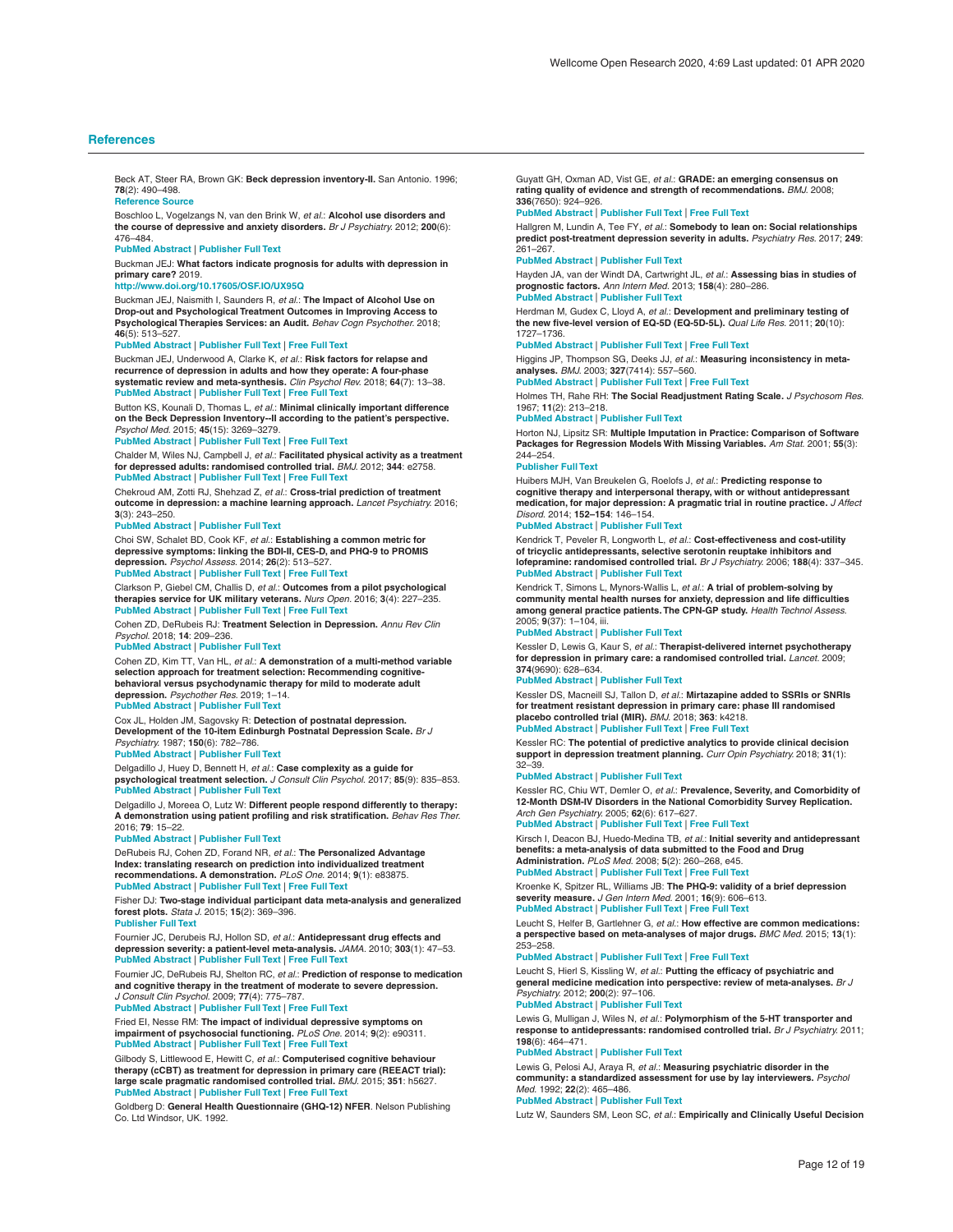<span id="page-12-0"></span>**Making in Psychotherapy: Differential Predictions With Treatment Response Models.** *Psychol Assess.* 2006; **18**(2): 133–141. **PubMed [Abstract](http://www.ncbi.nlm.nih.gov/pubmed/16768589)** | **[Publisher](http://dx.doi.org/10.1037/1040-3590.18.2.133) Full Text**

Morris TP, White IR, Royston P: **Tuning multiple imputation by predictive mean** matching and local residual draws. *BMC Med Res Methodol.* 2014; 14: 75–88.<br>PubMed [Abstract](http://www.ncbi.nlm.nih.gov/pubmed/24903709) | [Publisher](http://dx.doi.org/10.1186/1471-2288-14-75) Full Text | [Free](http://www.ncbi.nlm.nih.gov/pmc/articles/4051964) Full Text

Olfson M, Blanco C, Marcus SC: **Treatment of adult depression in the United States.** *JAMA Intern Med.* 2016; **176**(10): 1482–1491. **PubMed [Abstract](http://www.ncbi.nlm.nih.gov/pubmed/27571438)** | **[Publisher](http://dx.doi.org/10.1001/jamainternmed.2016.5057) Full Text**

Piccinelli M, Tessari E, Bortolomasi M, *et al.*: **Efficacy of the alcohol use disorders identification test as a screening tool for hazardous alcohol intake and related disorders in primary care: a validity study.** *BMJ.* 1997; **314**(7078): 420–4. **PubMed [Abstract](http://www.ncbi.nlm.nih.gov/pubmed/9040389)** | **[Publisher](http://dx.doi.org/10.1136/bmj.314.7078.420) Full Text** | **[Free](http://www.ncbi.nlm.nih.gov/pmc/articles/2125904) Full Text**

Resche-Rigon M, White IR, Bartlett JW, *et al.*: **Multiple imputation for handling**<br>**systematically missing confounders in meta-analysis of individual participant data.** *Stat Med.* 2013; **32**(28): 4890–4905. **PubMed [Abstract](http://www.ncbi.nlm.nih.gov/pubmed/23857554)** | **[Publisher](http://dx.doi.org/10.1002/sim.5894) Full Text**

Richards DA, Hill JJ, Gask L, *et al.*: **Clinical effectiveness of collaborative care for depression in UK primary care (CADET): cluster randomised controlled trial.** *BMJ.* 2013; **347**: f4913.

**PubMed [Abstract](http://www.ncbi.nlm.nih.gov/pubmed/23959152)** | **[Publisher](http://dx.doi.org/10.1136/bmj.f4913) Full Text** | **[Free](http://www.ncbi.nlm.nih.gov/pmc/articles/3746956) Full Text**

Rothwell PM: **Treating individuals 2. Subgroup analysis in randomised controlled trials: importance, indications, and interpretation.** *Lancet.* 2005; **365**(9454): 176–186.

#### **PubMed [Abstract](http://www.ncbi.nlm.nih.gov/pubmed/15639301)** | **[Publisher](http://dx.doi.org/10.1016/S0140-6736(05)17709-5) Full Text**

Royston P: Multiple imputation of missing values: Further update of ice, with<br>an emphasis on categorical variables. *Stata J.* 2009; 9(3): 466–477. **[Publisher](http://dx.doi.org/10.1177/1536867X0900900308) Full Text**

Royston P, White IR: **Multiple Imputation by Chained Equations (MICE): Implementation in Stata.** *J Stat Softw.* 2011; **45**(4): 1–20. **[Publisher](http://dx.doi.org/10.18637/jss.v045.i04) Full Text**

Rush AJ, Kraemer HC, Sackeim HA, *et al.*: **Report by the ACNP Task Force on response and remission in major depressive disorder.** *Neuropsychopharmacology.* 2006; **31**(9): 1841–1853. **PubMed [Abstract](http://www.ncbi.nlm.nih.gov/pubmed/16794566)** | **[Publisher](http://dx.doi.org/10.1038/sj.npp.1301131) Full Text**

Salaminios G, Duffy L, Ades A, *et al.*: **A randomised controlled trial assessing the severity and duration of depressive symptoms associated with a clinically significant response to sertraline versus placebo, in people presenting to primary care with depression (PANDA trial): study protocol for a randomised controlled trial.** *Trials.* 2017; **18**(1): 496–510.

**PubMed [Abstract](http://www.ncbi.nlm.nih.gov/pubmed/29065916)** | **[Publisher](http://dx.doi.org/10.1186/s13063-017-2253-4) Full Text** | **[Free](http://www.ncbi.nlm.nih.gov/pmc/articles/5655852) Full Text**

Salisbury C, O'Cathain A, Edwards L, *et al.*: **Effectiveness of an integrated telehealth service for patients with depression: a pragmatic randomised controlled trial of a complex intervention.** *Lancet Psychiatry.* 2016; **3**(6): 515–525. **PubMed [Abstract](http://www.ncbi.nlm.nih.gov/pubmed/27132075)** | **[Publisher](http://dx.doi.org/10.1016/S2215-0366(16)00083-3) Full Text**

Sartorius N, Üstün TB, Lecrubier Y, *et al.*: **Depression comorbid with anxiety: results from the WHO study on psychological disorders in primary health care.** *Br J Psychiatry Suppl.* 1996; **168**(30): 38–43. **PubMed [Abstract](http://www.ncbi.nlm.nih.gov/pubmed/8864147)** | **[Publisher](http://dx.doi.org/10.1192/S0007125000298395) Full Text**

Saunders R, Buckman JEJ, Cape J, *et al.*: **Trajectories of depression and anxiety symptom change during psychological therapy.** *J Affect Disord.* 2019; **249**: 327–335.

**PubMed [Abstract](http://www.ncbi.nlm.nih.gov/pubmed/30802698)** | **[Publisher](http://dx.doi.org/10.1016/j.jad.2019.02.043) Full Text** | **[Free](http://www.ncbi.nlm.nih.gov/pmc/articles/6428692) Full Text**

Saunders R, Cape J, Fearon P, *et al.*: **Predicting treatment outcome in psychological treatment services by identifying latent profiles of patients.** *J Affect Disord.* 2016; **197**: 107–115.

#### **PubMed [Abstract](http://www.ncbi.nlm.nih.gov/pubmed/26991365)** | **[Publisher](http://dx.doi.org/10.1016/j.jad.2016.03.011) Full Text**

Shamseer L, Moher D, Clarke M, *et al.*: **Preferred reporting items for systematic review and meta-analysis protocols (PRISMA-P) 2015: elaboration and explanation.** *BMJ.* 2015; **350**: g7647.

#### **PubMed [Abstract](http://www.ncbi.nlm.nih.gov/pubmed/25555855)** | **[Publisher](http://dx.doi.org/10.1136/bmj.g7647) Full Text**

Sharp DJ, Chew-graham C, Tylee A, *et al.*: **A pragmatic randomised controlled trial to compare antidepressants with a community-based psychosocial intervention for the treatment of women with postnatal depression: the RESPOND trial.** *Health Technol Assess.* 2010; **14**(43): iii-iv, ix-xi, 1-153. **PubMed [Abstract](http://www.ncbi.nlm.nih.gov/pubmed/20860888)** | **[Publisher](http://dx.doi.org/10.3310/hta14430) Full Text**

Sherboune CD, Stewart AL: **The MOS Social Support Survey.** *Soc Sci Med.* 1991; **32**(6): 705–714.

**PubMed [Abstract](http://www.ncbi.nlm.nih.gov/pubmed/2035047)** | **[Publisher](http://dx.doi.org/10.1016/0277-9536(91)90150-B) Full Text**

StataCorp LP: **Stata Base Reference Manual - Release 15.** College Station, Texas: Stata Press. 2017.

**[Reference](http://www.stata.com/manuals13/r.pdf) Source**

Thomas LJ, Abel A, Ridgway N, *et al.*: **Cognitive behavioural therapy as an**<br>adjunct to pharmacotherapy for treatment resistant depression in primary **care:The CoBalT randomised controlled trial protocol.** *Contemp Clin Trials.* 2012; **33**(2): 312–319.

#### **PubMed [Abstract](http://www.ncbi.nlm.nih.gov/pubmed/22101205)** | **[Publisher](http://dx.doi.org/10.1016/j.cct.2011.10.016) Full Text**

Thomas HV, Lewis G, Watson M, *et al.*: **Computerised patient-specific guidelines for management of common mental disorders in primary care: a randomised controlled trial.** *Br J Gen Pract.* 2004; **54**(508): 832–837. **PubMed [Abstract](http://www.ncbi.nlm.nih.gov/pubmed/15527609)** | **[Free](http://www.ncbi.nlm.nih.gov/pmc/articles/1324916) Full Text**

Thornicroft G, Chatterji S, Evans-Lacko S, *et al.*: **Undertreatment of people with**<br>**major depressive disorder in 21 countries.** Br J Psychiatry. 2017; 210(2): 119–124. **PubMed [Abstract](http://www.ncbi.nlm.nih.gov/pubmed/27908899)** | **[Publisher](http://dx.doi.org/10.1192/bjp.bp.116.188078) Full Text** | **[Free](http://www.ncbi.nlm.nih.gov/pmc/articles/5288082) Full Text**

van Hout B, Janssen MF, Feng YS, *et al.*: **Interim scoring for the EQ-5D-5L: mapping the EQ-5D-5L to EQ-5D-3L value sets.** *Value Health.* 2012; **15**(5): 708–715. **PubMed [Abstract](http://www.ncbi.nlm.nih.gov/pubmed/22867780)** | **[Publisher](http://dx.doi.org/10.1016/j.jval.2012.02.008) Full Text**

Weaver T, Madden P, Charles V, *et al.*: **Comorbidity of substance misuse and mental illness in community mental health and substance misuse services.** *Br J Psychiatry.* 2003; **183**: 304–313. **PubMed [Abstract](http://www.ncbi.nlm.nih.gov/pubmed/14519608)** | **[Publisher](http://dx.doi.org/10.1192/bjp.183.4.304) Full Text**

Zigmond AS, Snaith RP: **The hospital anxiety and depression scale.** *Acta Psychiatr Scand.* 1983; **67**(6): 361–370. **PubMed [Abstract](http://www.ncbi.nlm.nih.gov/pubmed/6880820)** | **[Publisher](http://dx.doi.org/10.1111/j.1600-0447.1983.tb09716.x) Full Text**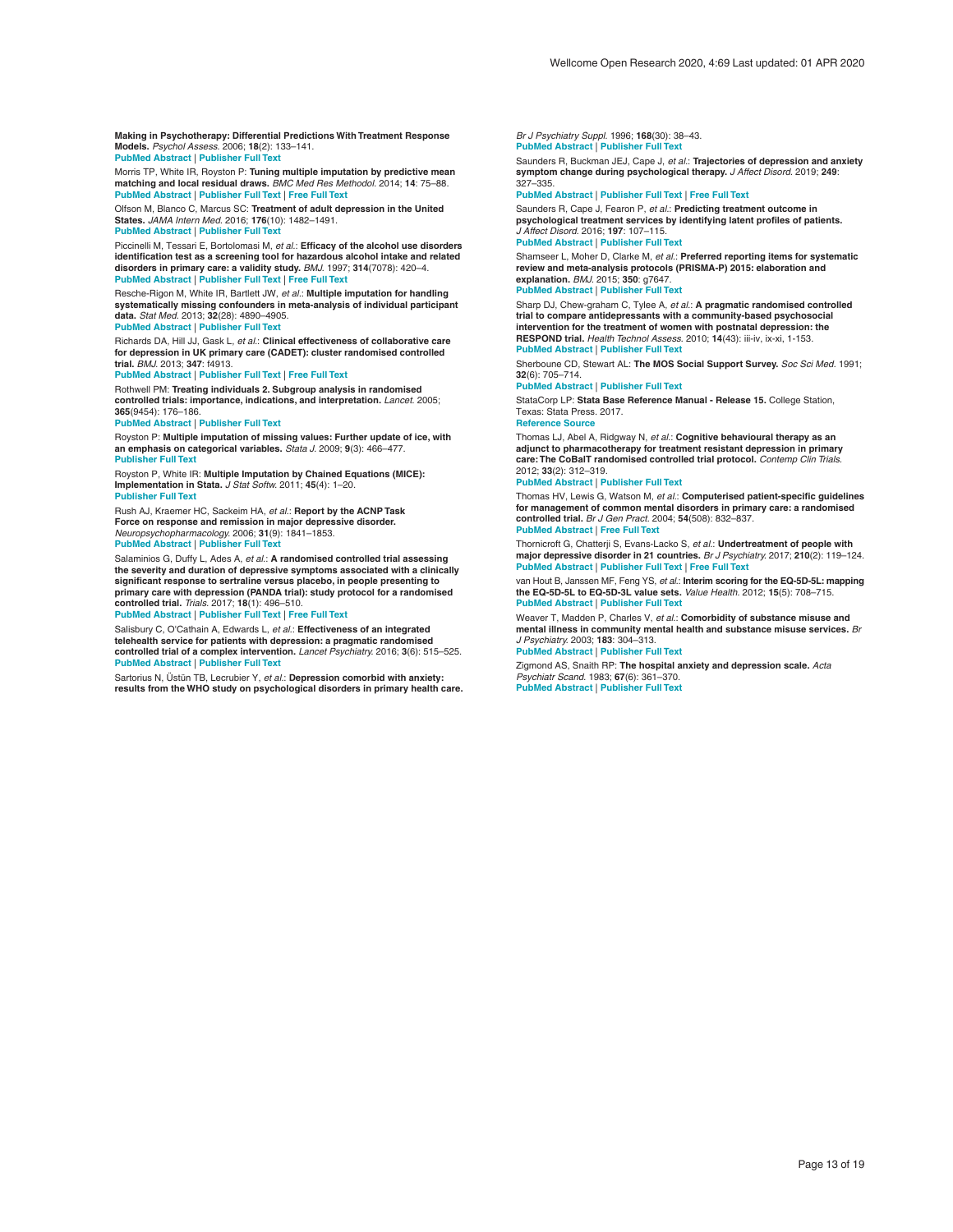# **Open Peer Review**

# **Current Peer Review Status:**

**Version 2**

Reviewer Report 21 November 2019

<https://doi.org/10.21956/wellcomeopenres.17017.r36881>

**© 2019 Galante J.** This is an open access peer review report distributed under the terms of the [Creative Commons](https://creativecommons.org/licenses/by/4.0/) [Attribution License](https://creativecommons.org/licenses/by/4.0/), which permits unrestricted use, distribution, and reproduction in any medium, provided the original work is properly cited.



**Julieta Galante**

Department of Psychiatry, University of Cambridge, Cambridge, UK

I thank the authors for carefully considering my comments to their first manuscript. The revised version reads clearer to me and I have no further comments to make. I look forward to the results of this interesting project.

*Competing Interests:* No competing interests were disclosed.

*Reviewer Expertise:* Systematic reviews, meta-analysis, randomised controlled trials, mental health. I have not been able to assess the statistical methods in detail since I am not a statistician.

**I confirm that I have read this submission and believe that I have an appropriate level of expertise to confirm that it is of an acceptable scientific standard.**

# **Version 1**

Reviewer Report 23 October 2019

<https://doi.org/10.21956/wellcomeopenres.16615.r35662>

**© 2019 Lutz W et al.** This is an open access peer review report distributed under the terms of the [Creative Commons](https://creativecommons.org/licenses/by/4.0/) [Attribution License](https://creativecommons.org/licenses/by/4.0/), which permits unrestricted use, distribution, and reproduction in any medium, provided the original work is properly cited.



**Brian Schwartz ID** 

Department of Clinical Psychology and Psychotherapy, Trier University, Trier, Germany **Wolfgang Lutz**

Department of Clinical Psychology and Psychotherapy, Trier University, Trier, Germany

This manuscript proposes a set of meta-analyses of individual patient data examining prognostic factors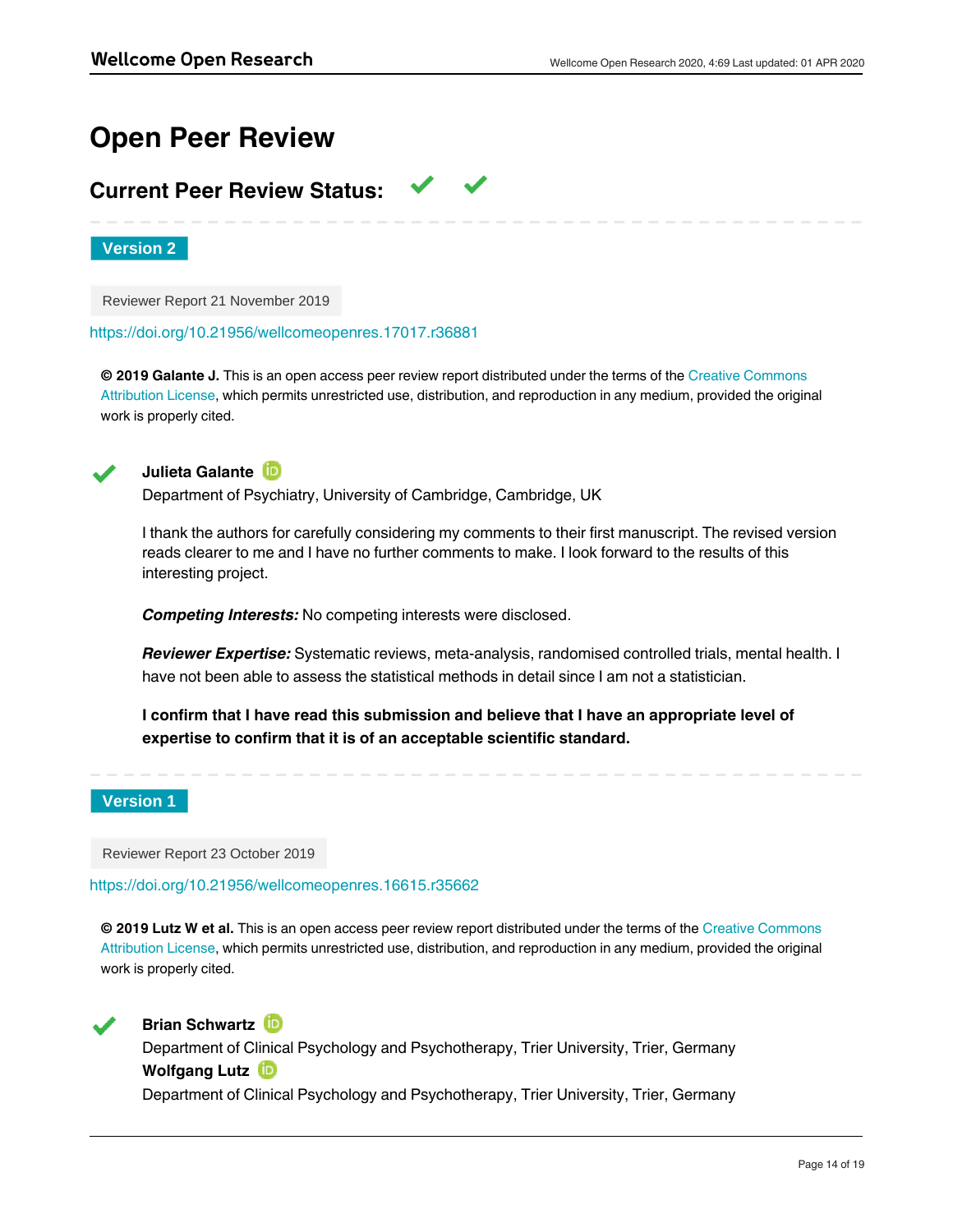This manuscript proposes a set of meta-analyses of individual patient data examining prognostic factors for treatment outcome in patients with depression. Prognostic factors include depressive symptoms, several indicators of disorder severity and a number of non-severity related factors. Databases were already searched for RCTs complying with the inclusion and exclusion criteria. Thirteen eligible RCTs were found, the protocol at hand describes the data analysis of the resulting 6271 patients.

The proposed project is concerned with an important topic by aggregating the results of RCTs examining prognostic factors for treatment outcome. It addresses the problem of inconsistent findings due to different measures of disorder severity and their dependence on baseline symptom severity. This meta-analysis is a promising approach to elucidate the association between different prognostic factors and treatment outcome in depression.

The hypotheses are derived comprehensibly from an extensive theoretical background. All supposed prognostic factors are based on recent empirical evidence or are otherwise well-founded. Instead of relying on an aggregated symptom severity score only, the authors capture the construct of disorder severity in a comprehensive manner based on several indicators.

The reported methods are well described. The proposal deals with variable transformations and data preprocessing as well as sophisticated statistical analyses. To rule out confounding effects, potentially confounding variables are controlled individually.

# **Is the rationale for, and objectives of, the study clearly described?**

Yes

**Is the study design appropriate for the research question?** Yes

**Are sufficient details of the methods provided to allow replication by others?** Yes

# **Are the datasets clearly presented in a useable and accessible format?** Not applicable

*Competing Interests:* No competing interests were disclosed.

*Reviewer Expertise:* Psychotherapy research, feedback research, personalized predictions, outcome prediction, dropout prediction, machine learning, early change, sudden gains.

# **We confirm that we have read this submission and believe that we have an appropriate level of expertise to confirm that it is of an acceptable scientific standard.**

Reviewer Report 18 June 2019

<https://doi.org/10.21956/wellcomeopenres.16615.r35663>

**© 2019 Galante J.** This is an open access peer review report distributed under the terms of the [Creative Commons](https://creativecommons.org/licenses/by/4.0/) [Attribution License](https://creativecommons.org/licenses/by/4.0/), which permits unrestricted use, distribution, and reproduction in any medium, provided the original work is properly cited.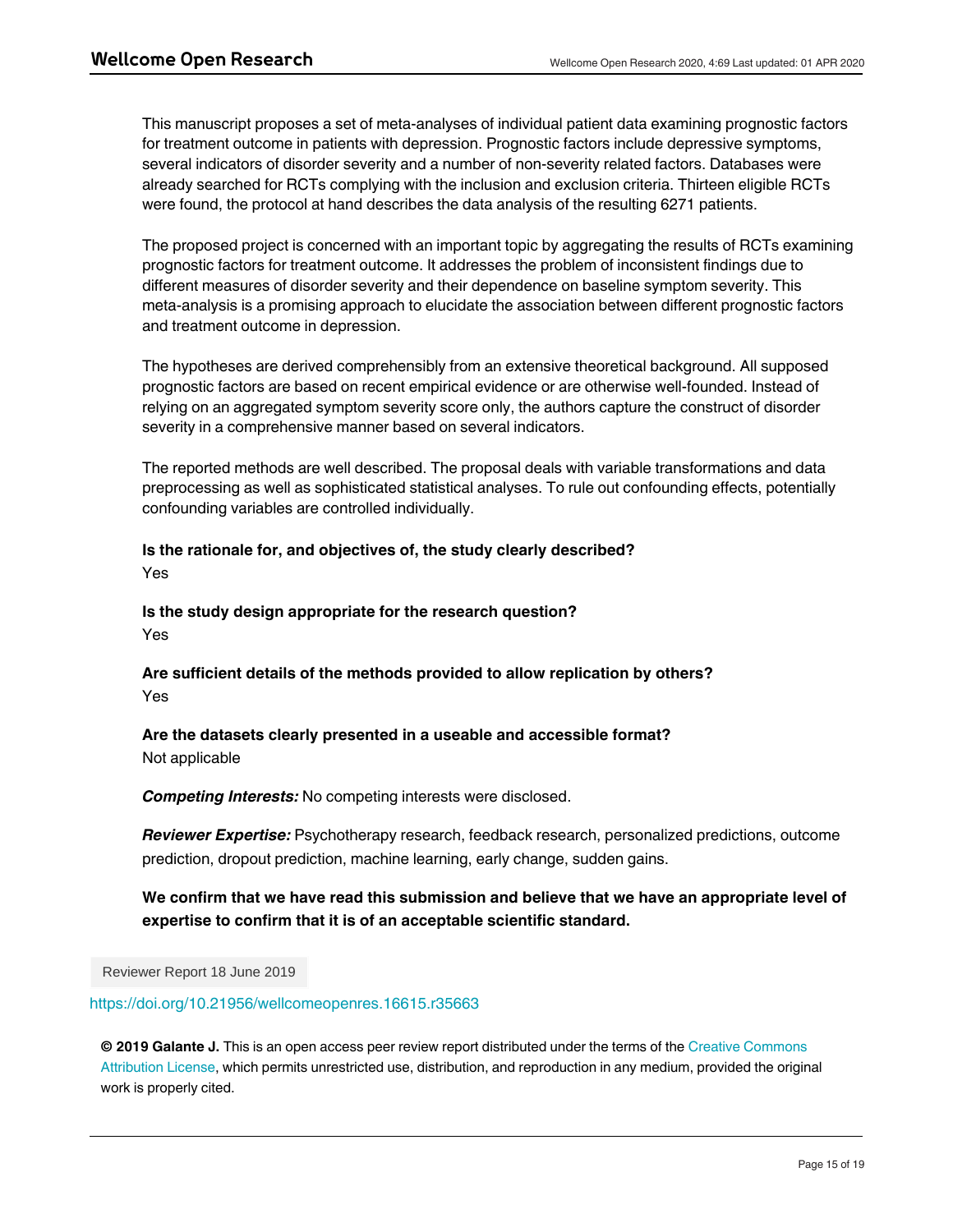#### ? **Julieta Galante**

Department of Psychiatry, University of Cambridge, Cambridge, UK

This article proposes a meta-analysis of individual participant trial data to explore prognostic factors of adult depression, and assess their influence independently of each other. The authors have already secured individual participant data for almost all of the trials to be included.

I consider this manuscript to be well-written, with clear objectives and an appropriate study design. However, regarding reproducibility, I am not clear on the implication of the review search date, which is March 2019. I have to assume that data sharing agreements predate the search, which was only conducted to make sure no eligible trials were missing – was the 13<sup>th</sup> trial a result of the search? It would be much clearer if the authors could spell out this process.

Another confusing point is that the PROSPERO registration dated April 2019 shows Preliminary searches, Piloting of the study selection process, Formal screening of search results against eligibility criteria and Data extraction as ongoing or not started; this is inconsistent with what is stated in the manuscript. Similarly, in the Data handling and data management section the authors wrote "data from 13 studies were received…". This is inconsistent with previous statements that data from one trial is pending.

Figure 1 shows that pilot/feasibility trials were excluded (see records excluded). If these were RCTs and used a sample that was different from the larger trials that followed, it is unclear why they were excluded. If exclusion was pre-specified and performed in a systematic fashion, it should be explained and justified in detail as part of the exclusion criteria. If exclusion was not pre-specified systematically, then these trials should be included in the meta-analysis, or at least this mentioned as a limitation.

Regarding generalisability, the discussion section reads: "findings from the Dep-GP database should be widely generalizable to adults with depression seeking treatment from their GP/family physician". I find this too strong an assertion of generalisability - authors are only including trials from the UK, and there is cultural variability in many of the factors measured, so I would be more cautious regarding the external validity of the findings.

# **Is the rationale for, and objectives of, the study clearly described?** Yes

**Is the study design appropriate for the research question?** Yes

**Are sufficient details of the methods provided to allow replication by others?** Partly

**Are the datasets clearly presented in a useable and accessible format?** Not applicable

*Competing Interests:* Nonfinancial competing interests: I am a current collaborator with Ian R. White on an unrelated project. I do not believe this has affected my objectivity when reviewing this article.

*Reviewer Expertise:* Systematic reviews, meta-analysis, randomised controlled trials, mental health. I have not been able to assess the statistical methods in detail since I am not a statistician.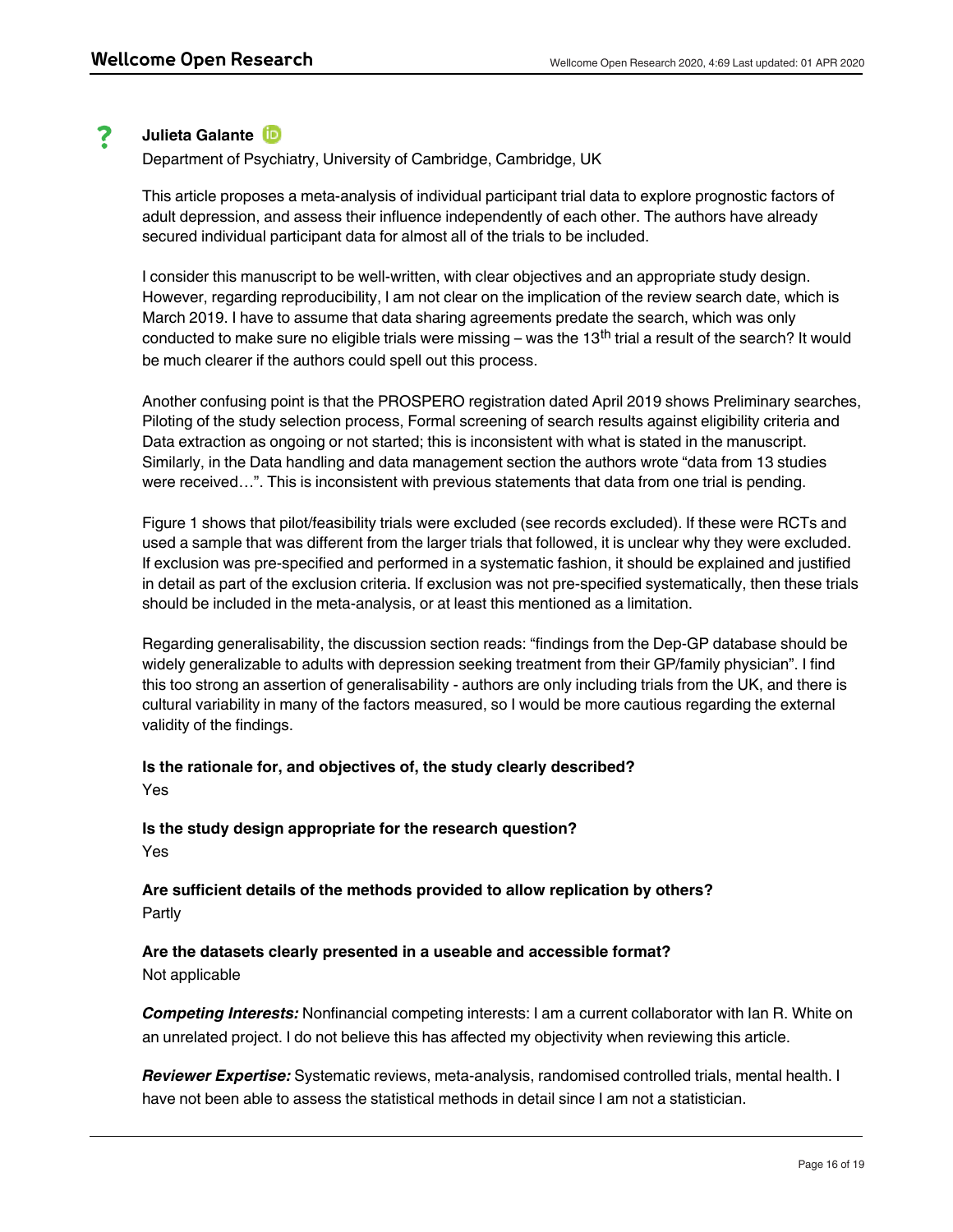**I confirm that I have read this submission and believe that I have an appropriate level of expertise to confirm that it is of an acceptable scientific standard, however I have significant reservations, as outlined above.**

## Author Response 24 Oct 2019

**Joshua Buckman**, University College London, London, UK

*This article proposes a meta-analysis of individual participant trial data to explore prognostic factors of adult depression, and assess their influence independently of each other. The authors have already secured individual participant data for almost all of the trials to be included. I consider this manuscript to be well-written, with clear objectives and an appropriate study design.*

**Response:** We thank Dr Galante for her thorough and informative review. In light of her comments we have made a number of amendments to the manuscript as detailed below.

*1. However, regarding reproducibility, I am not clear on the implication of the review search date, which is March 2019. I have to assume that data sharing agreements predate the search, which was only conducted to make sure no eligible trials were missing – was the 13th trial a result of the search? It would be much clearer if the authors could spell out this process.*

**Response:** Thank you for raising this important point, we have clarified our review process by adding the following to the manuscript:

# Under the heading: **"Identification and selection of studies":**

Searches were run in several stages, first an initial scoping search of the literature in November 2015, next a full search in April 2016 to identify studies and begin the process of data collection, then finally another search in March 2019 to ensure no studies published more recently were missed.

# Under the heading **"Inclusion & exclusion criteria":**

Inclusion and exclusion criteria were refined in the initial stage of the scoping searches for this work. After this refining process, studies were included if they were randomised clinical trials (RCTs) that had at least one active treatment arm and used the CIS-R at baseline to assess symptoms of anxiety and depression and to determine diagnoses. The studies were included if their samples were adults (aged 16 or over), with a diagnosis unipolar depression, depressive symptoms significant enough to lead them to seek treatment from their GP, or a CIS-R ( Lewis *et al* ., 1992) score of ≥12, and if they were recruited from primary care centres.

# Under the heading "**Characteristics of the included studies":**

In total, 15 RCTs were identified as meeting inclusion criteria for the IPD, of which 12 have provided individual patient-data and one is in the process of providing these data, see Figure 1. Nine studies were identified at the initial scoping stage, with a further three found in the second stage of searching and one final further study identified as meeting inclusion criteria after the final searches. After a consensus meeting once the final searches had been run, two studies previously considered to not meet inclusion criteria were re-classified as meeting criteria, and the study authors were contacted for IPD accordingly.

*2. Another confusing point is that the PROSPERO registration dated April 2019 shows Preliminary*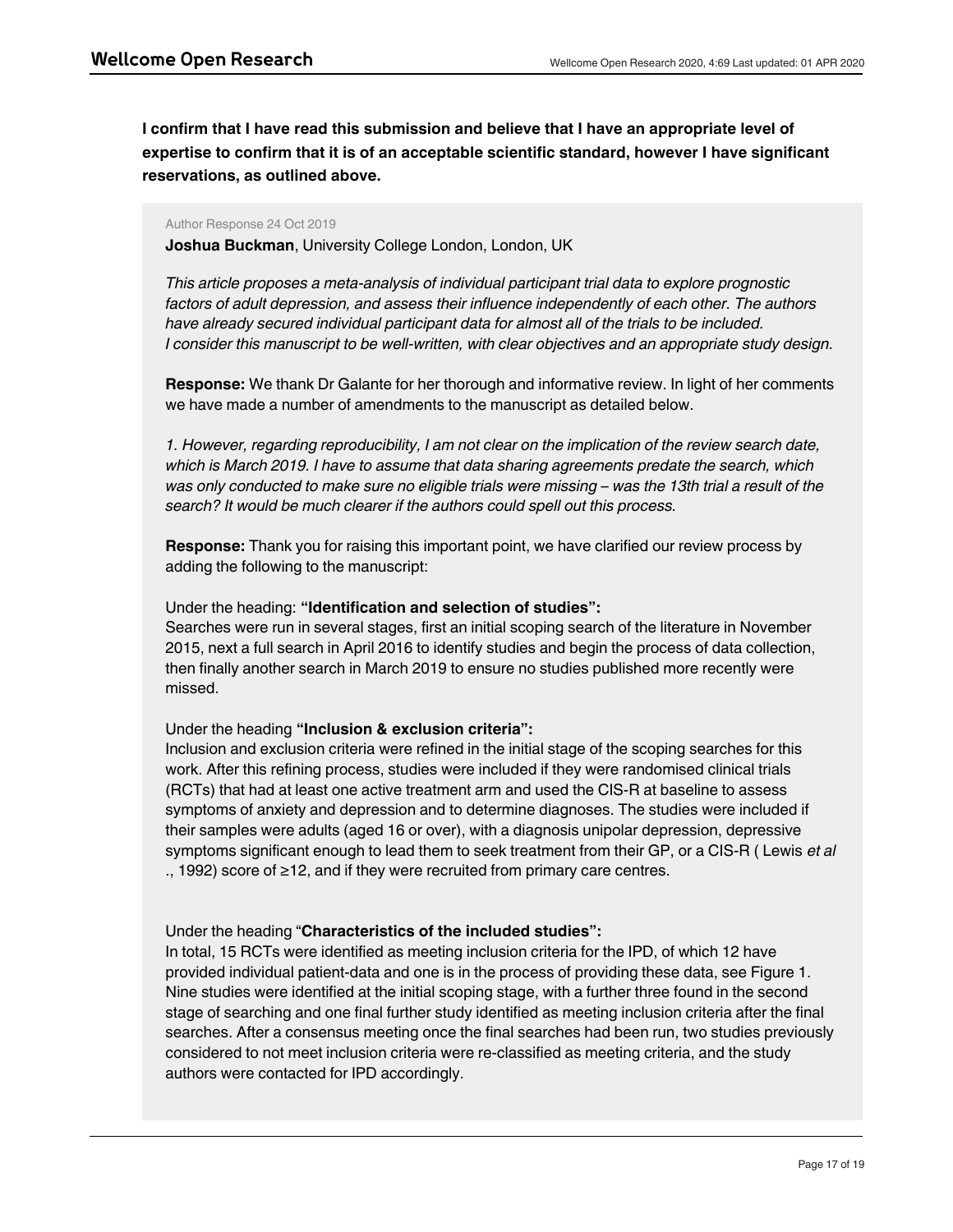*2. Another confusing point is that the PROSPERO registration dated April 2019 shows Preliminary searches, Piloting of the study selection process, Formal screening of search results against eligibility criteria and Data extraction as ongoing or not started; this is inconsistent with what is stated in the manuscript.*

**Response:** At the time of writing we had just run our final searches, we were in the process of data collection and the final formal consideration of studies for inclusion and exclusion. As a part of that process we found one newly published study which met inclusion criteria and during a consensus meeting between the three reviewers involved in this process, we determined that two previously excluded studies would also have met inclusion criteria. As a result we contacted the authors of those latter two studies after submitting the initial version of the present manuscript, and we were informed that data from those studies were no longer available. So, it was accurate to state that the process of searching, the study selection process and data extraction were ongoing at the point of writing this manuscript and at the point of registration on PROSPERO. We will update our PROSPERO record as soon these processes are completed, once data from the final study are received and cleaned.

*3. Similarly, in the Data handling and data management section the authors wrote "data from 13 studies were received…". This is inconsistent with previous statements that data from one trial is pending.*

**Response:** Thank you for pointing out this error, we have amended it to read: "Data from the 12 trials were received and cleaned on an individual study basis before combining all studies into a single aggregated dataset, the final Dep-GP dataset will be formed once data from the 13<sup>th</sup> study are received and cleaned"

*4. Figure 1 shows that pilot/feasibility trials were excluded (see records excluded). If these were RCTs and used a sample that was different from the larger trials that followed, it is unclear why they were excluded. If exclusion was pre-specified and performed in a systematic fashion, it should be explained and justified in detail as part of the exclusion criteria. If exclusion was not pre-specified systematically, then these trials should be included in the meta-analysis, or at least this mentioned as a limitation.*

**Response:** We have amended Figure 1 to show that 15 studies met our final inclusion criteria and the study authors from each of them were contacted for IPD. In terms of excluding the feasibility trials, this was part of our original pre-specified inclusion/exclusion criteria and was accordingly applied systematically across all searches.

*5. Regarding generalisability, the discussion section reads: "findings from the Dep-GP database should be widely generalizable to adults with depression seeking treatment from their GP/family physician". I find this too strong an assertion of generalisability - authors are only including trials from the UK, and there is cultural variability in many of the factors measured, so I would be more cautious regarding the external validity of the findings.*

**Response:** We thank the reviewer for highlighting this, we have amended the manuscript accordingly, under the heading "**Discussion and Conclusions**":

*Competing Interests:* No competing interests were disclosed.

The consistency in setting and the variability in both the populations drawn upon in the 13 studies and the treatments received in those studies means that findings from the Dep-GP database may be generalizable to adults with depression seeking treatment from their GP/family physician.